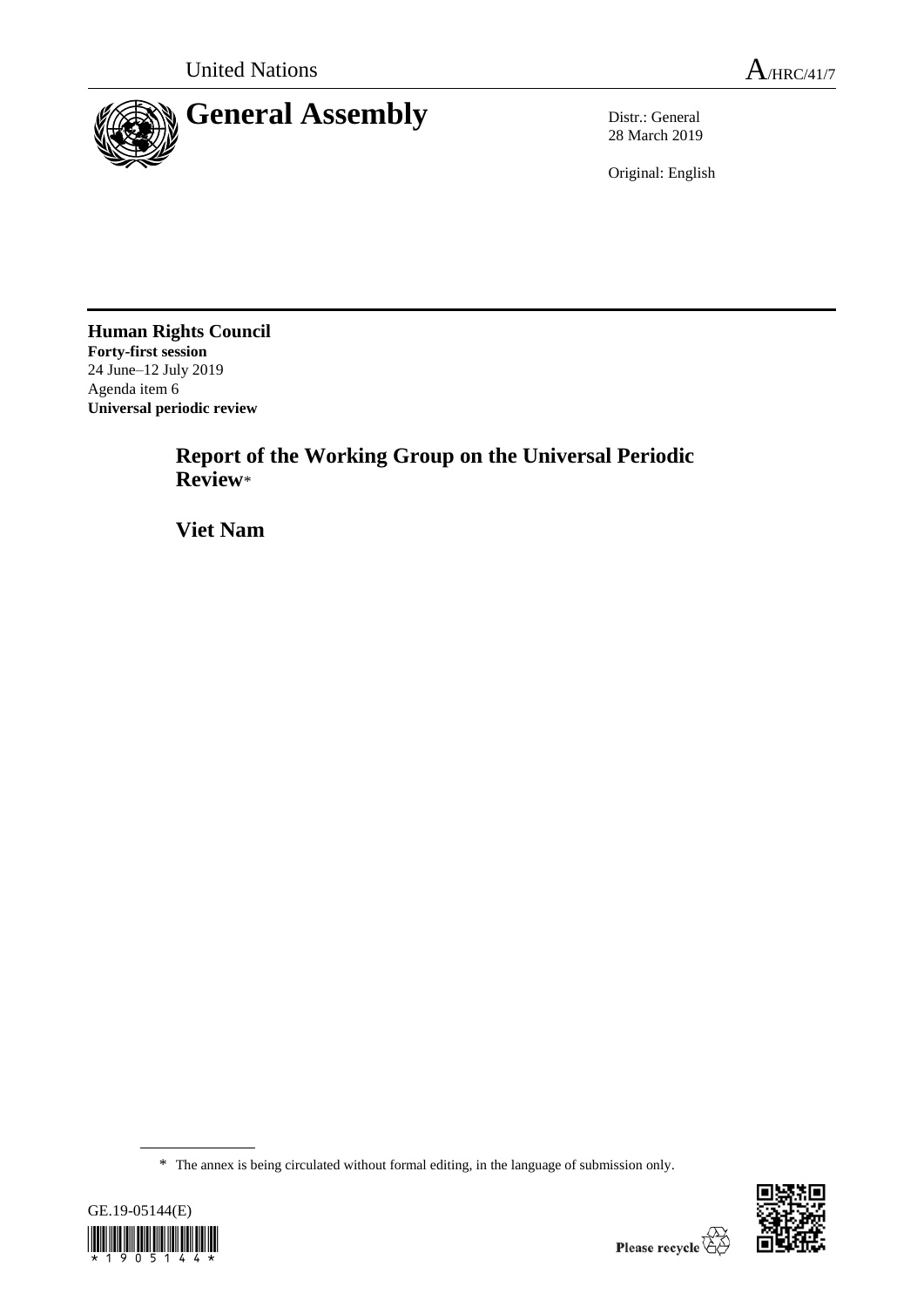# **Introduction**

1. The Working Group on the Universal Periodic Review, established in accordance with Human Rights Council resolution 5/1, held its thirty-second session from 21 January to 1 February 2019. The review of Viet Nam was held at the 4th meeting, on 22 January 2019. The delegation of Viet Nam was headed by the Deputy Minister of Foreign Affairs, Le Hoai Trung. At its 10th meeting, held on 25 January 2019, the Working Group adopted the report on Viet Nam.

2. On 15 January 2019, the Human Rights Council selected the following group of rapporteurs (troika) to facilitate the review of Viet Nam: Egypt, Italy and Japan.

3. In accordance with paragraph 15 of the annex to Human Rights Council resolution 5/1 and paragraph 5 of the annex to Council resolution 16/21, the following documents were issued for the review of Viet Nam:

(a) A national report submitted/written presentation made in accordance with paragraph 15 (a) (A/HRC/WG.6/32/VNM/1);

(b) A compilation prepared by the Office of the United Nations High Commissioner for Human Rights (OHCHR) in accordance with paragraph 15 (b) (A/HRC/WG.6/32/VNM/2);

(c) A summary prepared by OHCHR in accordance with paragraph 15 (c) (A/HRC/WG.6/32/VNM/3).

4. A list of questions prepared in advance by Angola, Australia, Belarus, Belgium, Bolivia (Plurinational State of), China, Cuba, Egypt, Germany, the Lao People's Democratic Republic, Liechtenstein, Myanmar, the Netherlands, Pakistan, Portugal, on behalf of the Group of Friends on national implementation, reporting and follow-up, Slovenia, South Africa, Spain, Sweden, the United Kingdom of Great Britain and Northern Ireland, the United States of America and Venezuela (Bolivarian Republic of) was transmitted to Viet Nam through the troika. These questions are available on the website of the universal periodic review.

## **I. Summary of the proceedings of the review process**

#### **A. Presentation by the State under review**

5. The delegation of Viet Nam stated that Viet Nam attached great importance to the universal periodic review process. The national report had been prepared comprehensively and transparently, with inputs from all relevant stakeholders.

6. The country's consistent policy on the protection and promotion of human rights was deeply rooted in the history of the Vietnamese people, who had braved hardships to gain their right to live in peace, independence, freedom and happiness. In the 1945 Declaration of Independence, the new State solemnly asserted the right to independence of the Vietnamese nation and set out all the other fundamental rights of its people.

7. The country's human rights accomplishments, including the implementation of the recommendations accepted from the second review cycle, built upon the country's earlier efforts and were part of the State's comprehensive reform and international integration process, in which the people were both the drivers and the focus of the country's development.

8. Between 2014 and 2018, Viet Nam had amended or reissued 96 laws and decrees related to human rights, including laws on religion and belief, on access to information, on referendums and on children. The development of such laws always involved the collection of inputs from social organizations and the public and were discussed at the National Assembly.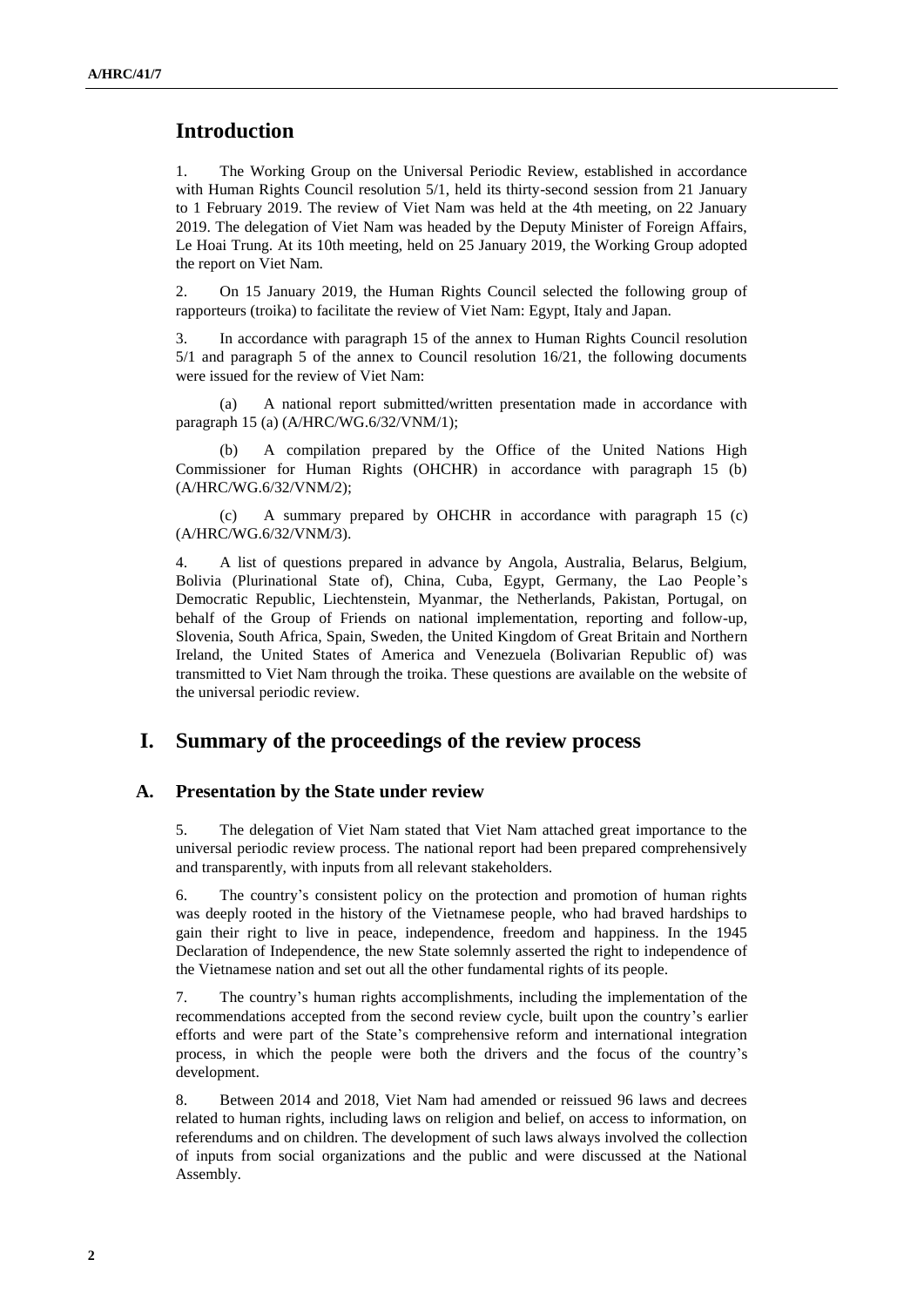9. As a country with numerous religions and beliefs, Viet Nam respected and created enabling conditions for freedom of religion and belief, while prohibiting all forms of discrimination based on religion, including through the introduction of the law on religions and beliefs of 2016. Many major international religious events had been held in Viet Nam, such as Vesak 2014 (and the scheduled Vesak 2019) and the quincentenary of the Protestant Reformation in 2017.

10. Freedom of the press, freedom of expression and the right of access to information were ensured, as evidenced by the strong growth of the press, Internet use and social media. There were more than 900 press agencies, 18,000 journalists and 60 publishing houses, and the number of publications had grown 5 to 10 per cent annually. Viet Nam was one of the countries with the fastest Internet growth in the world, with 50 million Internet users (54 per cent of the population) and 58 million active Facebook accounts.

11. By the end of 2017, Viet Nam had more than 68,000 groups, associations and organizations representing all walks of life, along with non-governmental organizations (NGOs). They had contributed to national development and had participated responsibly in law-making and policymaking activities. Consultations on a draft law on association were being held with all stakeholders before its submission to the National Assembly for consideration.

12. Significant resources had been allocated for ensuring economic, social and cultural rights, prioritizing sustainable development and social equality, with a particular focus on women, children, the poor, the elderly, persons with disabilities and ethnic minorities. An economic growth rate above 6 per cent had been maintained, creating millions of new jobs every year. Poverty reduction policies had been vigorously implemented, helping reduce the proportion of poor households to 7.7 per cent according to the multidimensional poverty index. Millions of underprivileged persons had benefited from health insurance at no cost and were entitled to monthly social welfare payments. Nationwide universal education for kindergarten and primary education had been completed. Poor households in rural areas, low-income households in urban areas and students received housing assistance.

13. Equality among 54 ethnicities was ensured by concrete policies and prioritized resources for the development of ethnic minorities, narrowing the development gaps and preserving ethnic minority languages. Ethnic minorities actively participated in political activities, holding key positions in the national political system, and had access to a wide variety of radio and television broadcasting programmes in their languages.

14. Viet Nam promoted gender equality and ensured women's rights. Women accounted for 27 per cent of National Assembly deputies. Women's workforce participation rate was 73 per cent, and women were in leadership positions in 30 per cent of businesses, including leading corporations. Measures had been taken to strengthen the prevention of and fight against all forms of violence against women, as well as victim assistance.

15. Viet Nam allocated resources for child protection, childcare and education, and encouraged children's participation in issues relevant to them. The law on children of 2016 and the programme to promote children's right to participate in child-related issues, 2016– 2020, had been introduced and were being implemented. Since 2017, the National Committee on Children and the national call centre for children had been in operation to receive reports, provide consultation for and handle cases of child sexual abuse or violence against children.

16. Viet Nam participated actively in United Nations human rights mechanisms and cooperated with OHCHR and the special procedure mandate holders. Since its previous review, Viet Nam had hosted the visits of a number of special procedure mandate holders and ratified the Convention against Torture and Other Cruel, Inhuman or Degrading Treatment or Punishment and the Convention on the Rights of Persons with Disabilities. It had also submitted national reports on the implementation of the International Covenant on Economic, Social and Cultural Rights, the Convention on the Elimination of All Forms of Discrimination against Women, the International Covenant on Civil and Political Rights and the Convention against Torture. National reports on the implementation of the Convention on the Rights of the Child and the Convention on the Rights of Persons with Disabilities would be submitted in the near future.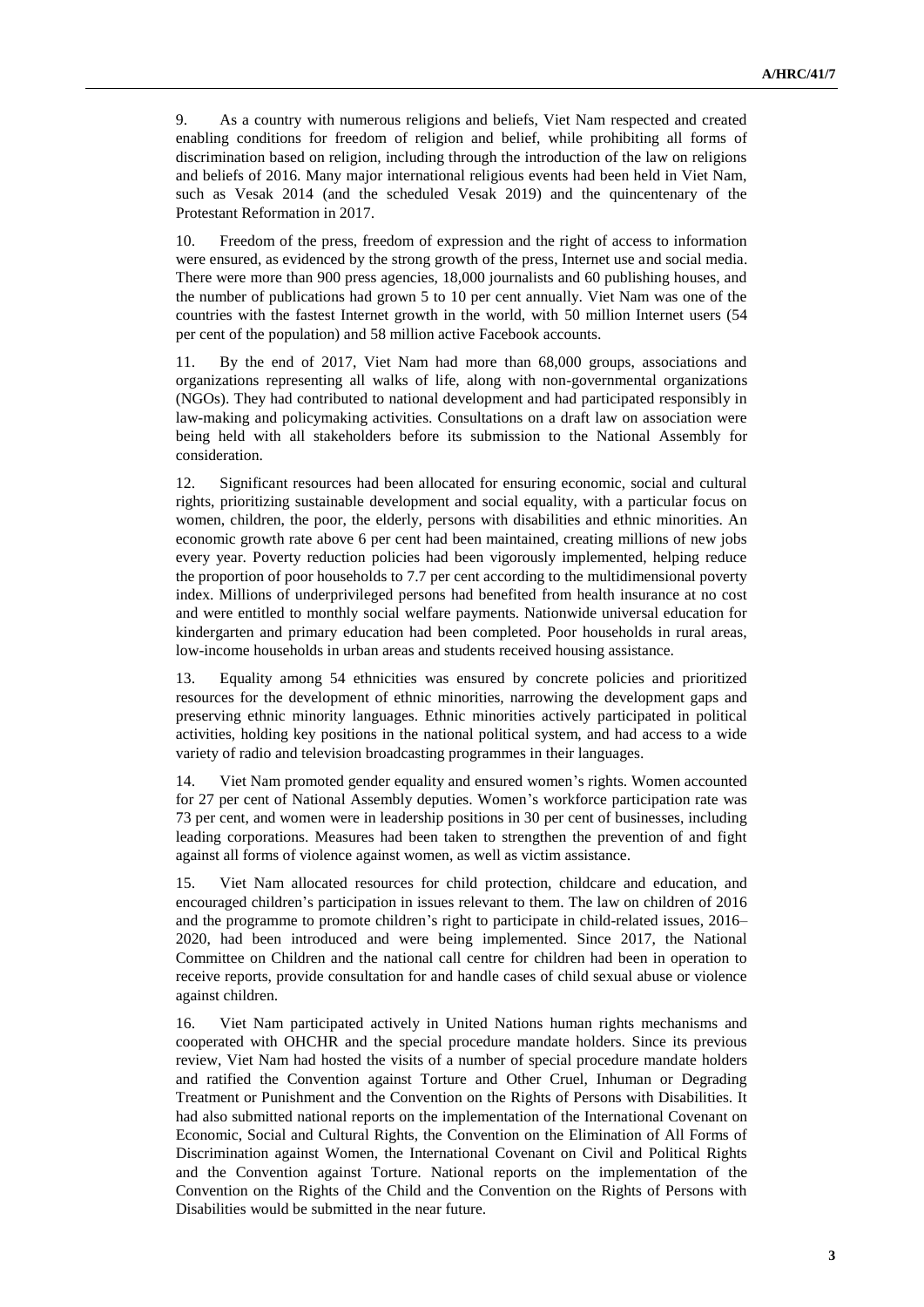17. Viet Nam had implemented 175 of the 182 recommendations from the previous cycle that it had accepted, or 96.2 per cent. Difficulties and challenges remained, including the need to improve the legal framework. Human rights education required more effective implementation and resources needed to be sustainably secured. Globalization, climate change and other global issues threatened to widen inequalities and erode achievements. Extremism and prejudice, which directly and seriously affected the enjoyment of the fundamental rights and freedoms of the people, also needed to be addressed with measures in line with Vietnamese regulations and international human rights standards.

18. The top priorities for Viet Nam were to continue building the rule-of-law State and instituting legal reform, implementing administrative reform programmes, addressing corruption, enhancing democracy and advancing national institutions for the protection and promotion of human rights.

19. Viet Nam made a voluntary commitment to continue:

(a) To foster dialogue and cooperation with all countries and United Nations mechanisms on human rights;

(b) To seriously fulfil its international human rights obligations and prepare for joining other international human rights conventions;

(c) To review relevant laws to ensure freedom of the press and public access to information;

(d) To consider accession to more of the fundamental conventions of the International Labour Organization (ILO), including the Right to Organise and Collective Bargaining Convention, 1949 (No. 98).

#### **B. Interactive dialogue and responses by the State under review**

20. During the interactive dialogue, 120 delegations made statements. Recommendations made during the dialogue are to be found in section II of the present report.

21. China, Iraq, Ireland, Japan, Italy, Jordan, Kazakhstan, Kenya, Kuwait, Kyrgyzstan, the Lao People's Democratic Republic, Latvia, Lebanon, Libya, Luxembourg, Madagascar, Malaysia, Maldives, Mali, Malta, Mauritius, Mexico, Mongolia, Montenegro, Mozambique, Myanmar, Nepal, the Netherlands, New Zealand, Nicaragua, Nigeria, Norway, Oman, Pakistan, Peru, the Philippines, Poland, Portugal, Qatar, the Republic of Korea, Romania, Saudi Arabia, Senegal, Serbia, Seychelles, Singapore, Slovakia, Slovenia, South Africa, Spain, Sri Lanka, the State of Palestine, the Sudan, Sweden, Switzerland, the Syrian Arab Republic, Thailand, Togo, Tunisia, Turkey, Turkmenistan, Ukraine, Morocco, the United Kingdom of Great Britain and Northern Ireland, the United States of America, Uruguay, Uzbekistan, the Bolivarian Republic of Venezuela, Yemen, Zambia, Zimbabwe, Albania, Algeria, Angola, Armenia, Australia, Austria, Azerbaijan, Bahrain, Bangladesh, Belarus, Belgium, Benin, Bhutan, the Plurinational State of Bolivia, Brunei Darussalam, Brazil, Cambodia, Canada, Chad, Chile, the Islamic Republic of Iran, Croatia, Cuba, Cyprus, Czechia, the Democratic People's Republic of Korea, Denmark, Djibouti, the Dominican Republic, Egypt, El Salvador, Ethiopia, Fiji, Finland, France, Gabon, Georgia, Germany, Greece, Haiti, Honduras, Hungary, Iceland, India, Indonesia, Argentina and the United Arab Emirates made recommendations. Mauritania and the Russian Federation made statements. The complete version of the statements can be found in the webcast archived on the United Nations website.<sup>1</sup>

22. In response to a number of questions, the delegation stated that, given the country's particular circumstances, the death penalty remained a necessary measure to prevent the most serious crimes, in line with article 6 of the International Covenant on Civil and Political Rights. Viet Nam had taken steps to reduce the number of offences punishable by

<sup>&</sup>lt;sup>1</sup> See http://webtv.un.org/search/viet-nam-upr-adoption-32nd-session-of-universal-periodicreview/5993844032001/?term=Viet Nam&sort=date&page=3.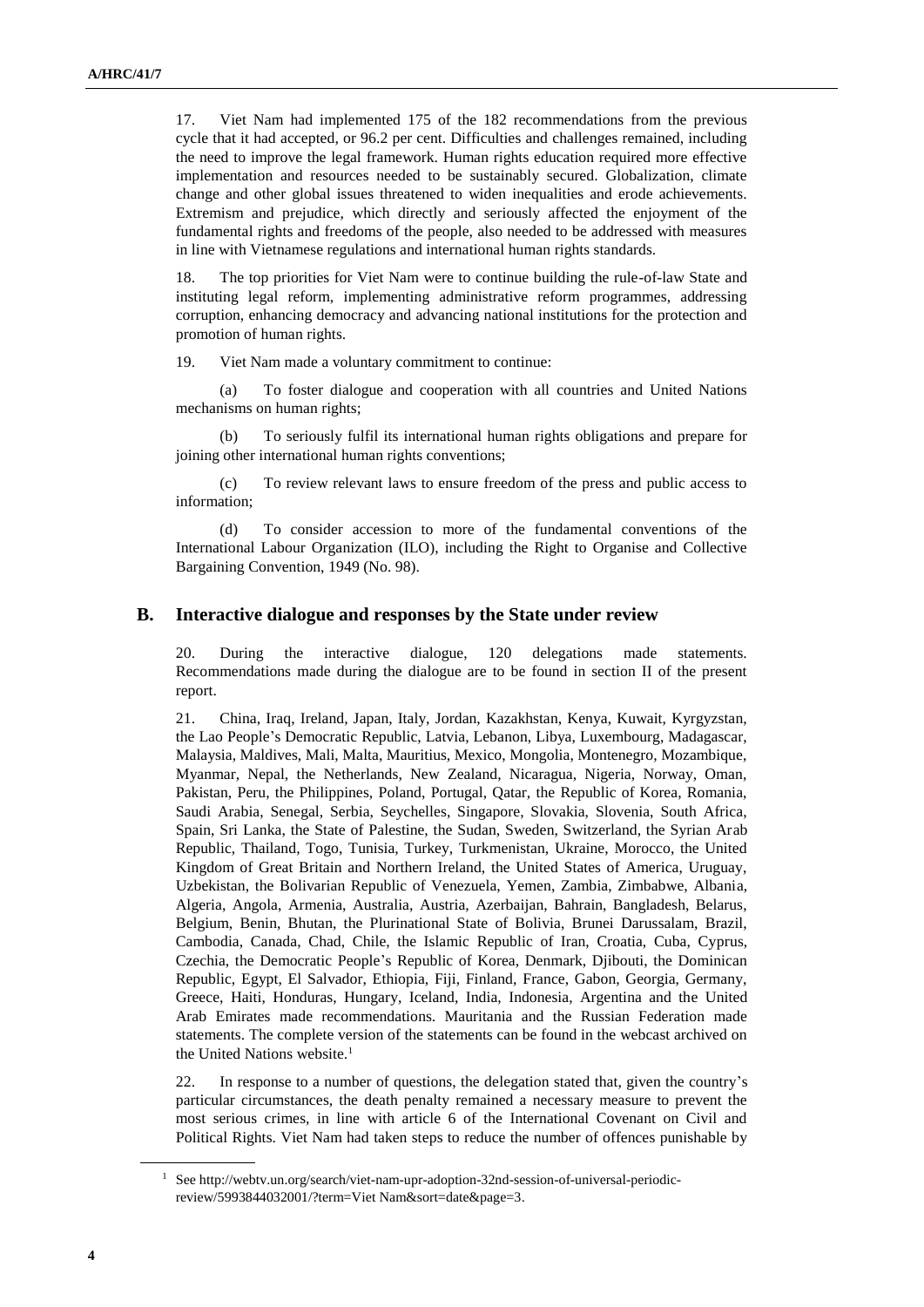death from 44 (in 1989) to 18 (in 2015) and had expanded the categories of persons who could not be subjected to capital punishment (persons under 18 years of age, pregnant women or women nursing children under 36 months old, persons over 75 and others). Though Viet Nam did not publish statistics on the death penalty, all verdicts and executions were announced in the media. Viet Nam was currently studying the Second Optional Protocol to the International Covenant on Civil and Political Rights, aiming at the abolition of the death penalty.

23. Viet Nam respected the freedom of expression, the press and the Internet. The law on the press of 2016 contained detailed regulations governing the freedom of the press and the Internet for all citizens. Over the past four years, the number of Internet subscribers had doubled. Viet Nam was among the world's fastest growing countries in terms of Internet and social media use. The development of the Internet had been a key driver of the country's economic and social advancement in recent years.

24. The cybersecurity law sought to address the use of cyberspace to violate the legitimate interest of organizations and individuals, undermine national security and jeopardize social order and security. In essence, the law did not alter existing legislation concerning human rights and was in line with article 19 of the International Covenant on Civil and Political Rights. At the same time, it aimed for a healthy cyber environment, providing for the general welfare in a democratic society in the context of article 4 of the International Covenant on Economic, Social and Cultural Rights.

25. Viet Nam, as one of the most religiously diversified countries, respected and protected the freedom of religion and belief. All forms of discrimination on the ground of religion were prohibited. Administrative procedures related to religious organizations and events were consistently applied and publicly available, and were increasingly streamlined and simplified. More than 60 per cent of administrative procedures were only for notification purposes.

26. In Viet Nam, no one was arrested or put on trial for legitimately exercising their freedom of speech or assembly. Only those who violated the law were arrested and tried, following due process and in accordance with the relevant laws, and such cases were closely monitored by the National Assembly, the People's Court, the People's Procuracy and the media.

27. Viet Nam prohibited all forms of violence and abuse against women and children. Serious violations were criminalized. The Government had concrete measures in place to prevent and combat gender-based violence and violence and abuse against children and provided legal counsel and social assistance for the protection of children's rights.

28. Viet Nam had criminalized human trafficking and taken steps to combat that crime and to rescue and assist the reintegration of victims through medical and psychological treatment, vocational training and credit assistance. The Government was also stepping up the dissemination of information to raise public awareness about human trafficking, particularly in remote areas.

29. Viet Nam had developed a set of policies to narrow the development gap among the geographical regions across the country. In those policies, special attention was paid to poor households, ethnic minorities and people living in remote areas, and resources for poverty reduction and social welfare were prioritized. Viet Nam was also mustering all resources within the society and stepping up international cooperation to help achieve the Sustainable Development Goals.

30. A multi-ethnic country, Viet Nam ensured equality among different ethnic groups. Priority was given to, and development assistance policies were tailored for, ethnic minorities, regions and industries. The proportion of National Assembly members who were from ethnic minorities was 17 per cent, higher than the proportion of persons from ethnic minorities in the population (14 per cent).

31. Viet Nam employed various mechanisms to ensure the protection of human rights. The establishment of a national human rights institution required careful deliberation to optimize its operation and avoid overlaps. Viet Nam had been organizing many conferences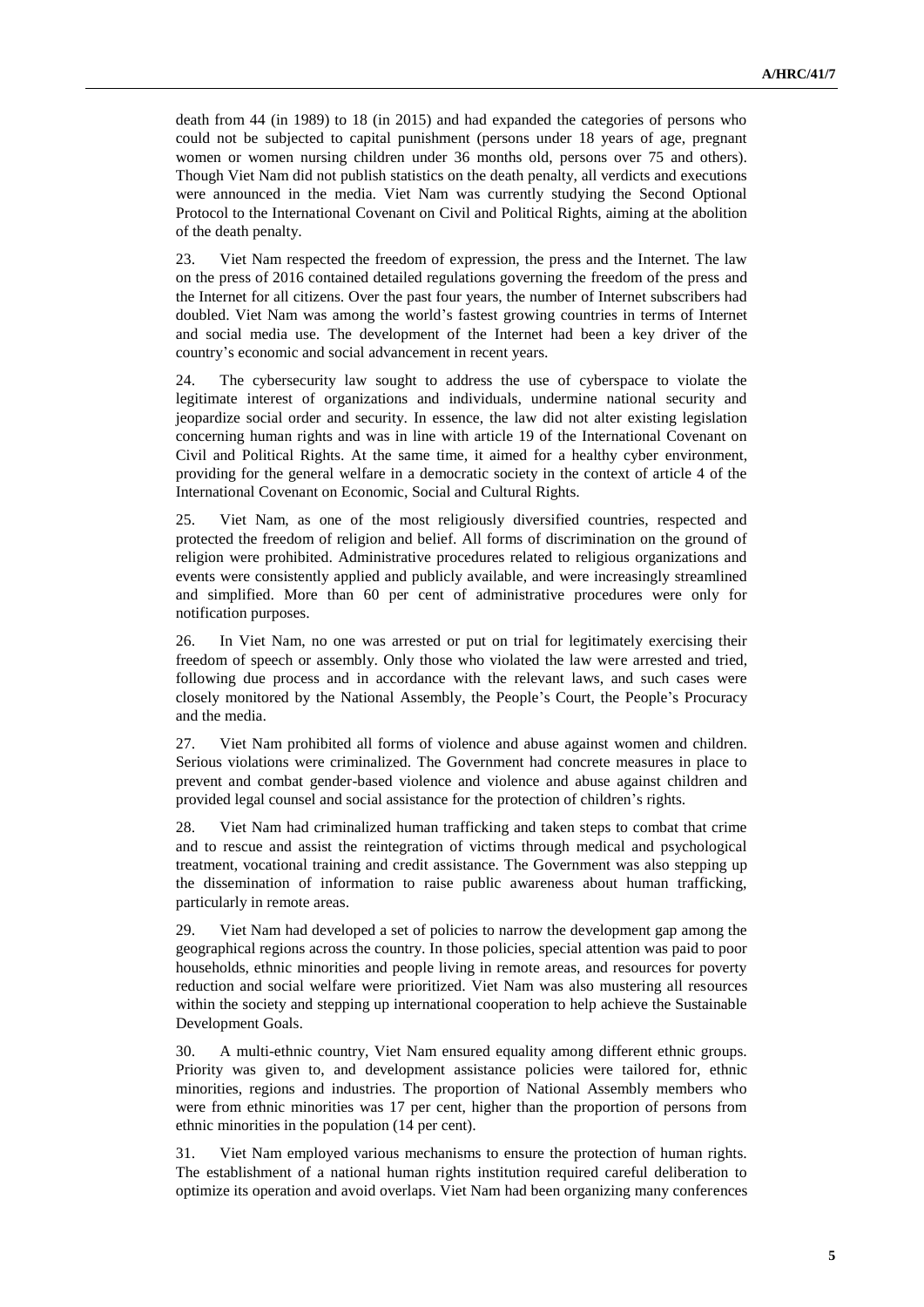and dialogues with researchers and practitioners, both Vietnamese and international, to arrive at the most appropriate working model.

32. All acts of torture were prohibited in Viet Nam and were punishable by law. The People's Supreme Procuracy was responsible for the supervision of investigations to discover, prevent and address acts of coercion or the use of corporal punishment. The body operated independently, ensuring the objectivity of such investigations. Victims of coercion or corporal punishment were entitled to compensation according to the law. The law protected those who reported criminal acts, witnesses, victims and other participants in the prosecution process.

33. Vietnamese law clearly provided for the independence of the court. Intervention in the deliberations of a judge was against the law. The principle of a fair trial was enshrined in the Constitution and ensured by the law. Except for special cases, such as those involving minors or persons with intellectual disabilities, all participants in the prosecution process followed the same procedures.

34 Viet Nam had introduced human rights education into the training of civil servants and had issued a plan to integrate human rights education into the national education system.

35. Viet Nam prohibited any form of discrimination based on sexual orientation or gender identity and recognized the rights to reidentify and transform gender. A new law on gender transformation was being drafted.

36. Vietnamese laws recognized the rights of workers to have dialogue and negotiations individually, in groups or in associations. Viet Nam planned to revise the Labour Code to facilitate the establishment of groups representing workers and also to protect workers' rights.

37. In conclusion, the delegation of Viet Nam thanked member States for their active participation in the dialogue, their recognition of the country's efforts and achievements, and their cooperation with Viet Nam in economic, trade and cultural areas and also in human rights dialogues. Viet Nam looked forward to continued international cooperation and dialogue on the protection and promotion of human rights.

### **II. Conclusions and/or recommendations**

38. **The following recommendations will be examined by Viet Nam, which will provide responses in due time, but no later than the forty-first session of the Human Rights Council:**

38.1 **Promote genuine dialogue between Viet Nam and other countries to enhance mutual understanding and to address issues which are of common interest related to human rights (China);**

38.2 **Ratify the Optional Protocol to the Convention against Torture (Denmark); Ratify and implement the Optional Protocol to the Convention against Torture, including by establishing a national preventive mechanism in accordance with the Protocol (Hungary); Ratify the Optional Protocol to the Convention against Torture (Ukraine); Strengthen protection against torture by, inter alia, ratifying the Optional Protocol to the Convention against Torture and stepping up efforts to end impunity for all perpetrators of torture (Czechia);**

38.3 **Continue to foster and monitor the implementation of recommendations accepted through the masterplan to implement the recommendations (Dominican Republic);**

38.4 **Accede to the International Convention on the Protection of the Rights of All Migrant Workers and Members of Their Families (El Salvador);**

38.5 **Accede to the Second Optional Protocol to the International Covenant on Civil and Political Rights, aiming at the abolition of the death**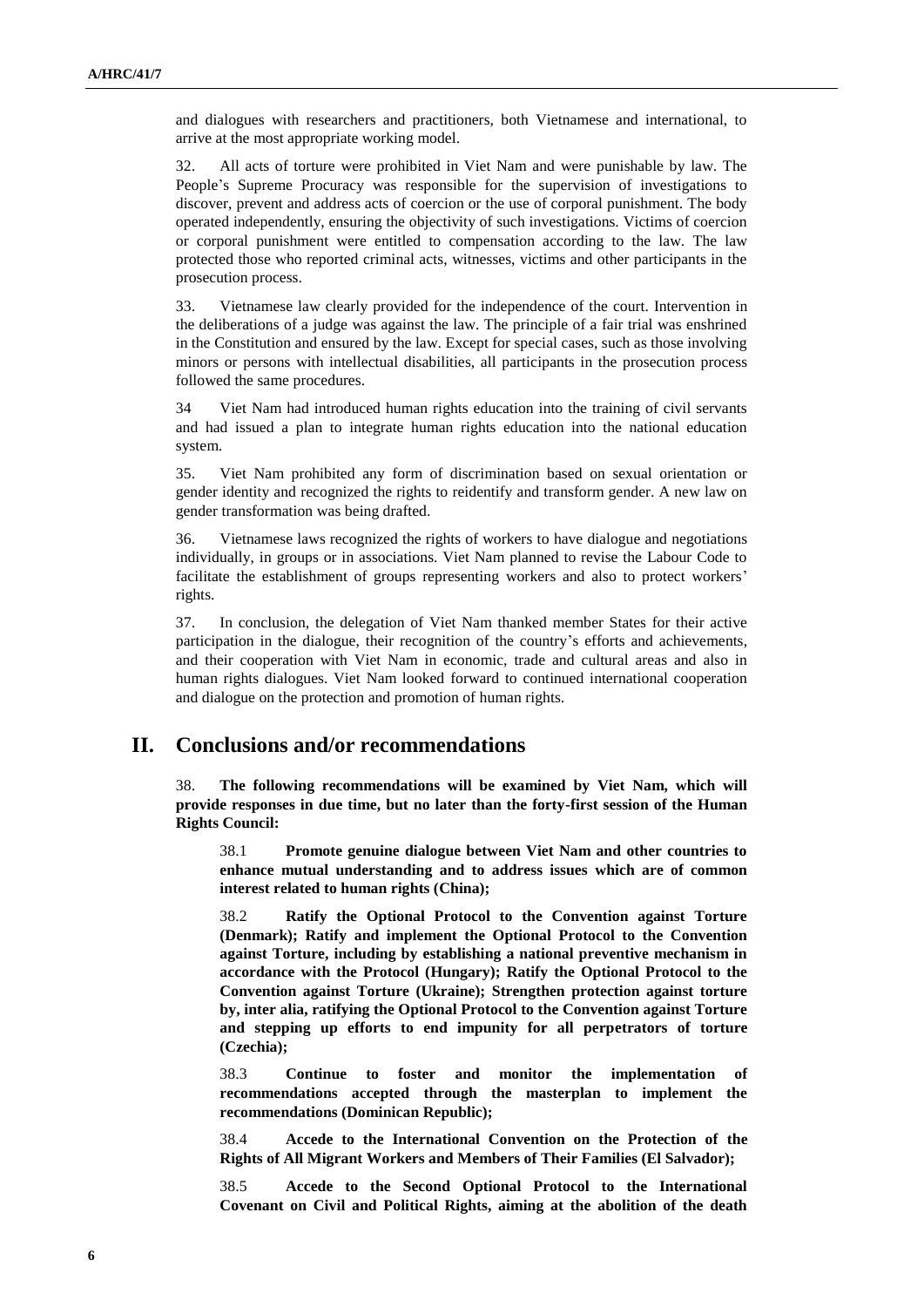**penalty (El Salvador); Ratify the Second Optional Protocol to the International Covenant on Civil and Political Rights, aiming at the abolition of the death penalty (Montenegro); Ratify, without reservations, the Second Optional Protocol to the International Covenant on Civil and Political Rights, aiming at the abolition of the death penalty (Slovenia); Ratify the Second Optional Protocol to the International Covenant on Civil and Political Rights, aiming at the abolition of the death penalty (Croatia);**

38.6 **Implement the recommendations contained in the concluding observations of the Committee against Torture of December 2018 (France);**

38.7 **Raise awareness among its people on the roles and responsibilities of the Association of Southeast Asian Nations (ASEAN) Intergovernmental Commission on Human Rights (Lao People's Democratic Republic);**

38.8 **Extend cooperation with United Nations special procedures, and respond positively to pending requests for visits (Germany);**

38.9 **Continue efforts to adhere to international human rights instruments to which it is not party, including the ILO Indigenous and Tribal Peoples Convention, 1989 (No. 169), the International Convention on the Protection of the Rights of All Migrant Workers and Members of Their Families, the Convention relating to the Status of Stateless Persons, the Rome Statute of the International Criminal Court and the United Nations Educational, Scientific and Cultural Organization (UNESCO) Convention against Discrimination in Education, among others (Honduras);**

38.10 **Continue efforts to effectively implement the Convention on the Rights of Persons with Disabilities to better guarantee the rights of persons with disabilities (Indonesia);**

38.11 **Consider the extension of a standing invitation to all special procedure mandate holders of the Human Rights Council, as previously recommended (Latvia);**

38.12 **Step up cooperation with the special procedures of the Human Rights Council by responding positively to the pending visit requests by the special procedure mandate holders (Latvia);**

38.13 **Cooperate with the special procedure mandate holders of the Council and guarantee them unfettered access (Luxembourg);**

38.14 **Ratify the Convention against Discrimination in Education (Madagascar);**

38.15 **Continue efforts to accede to the International Convention for the Protection of All Persons from Enforced Disappearance (Iraq);** 

38.16 **Consider adhering to the International Convention for the Protection of All Persons from Enforced Disappearance and the International Convention on the Rights of All Migrant Workers and Members of Their Families (Mexico);**

38.17 **Respond positively to requests from the Special Rapporteur on the promotion and protection of the right to freedom of opinion and expression (Mexico);**

38.18 **Strengthen dissemination of fundamental provisions of the Convention against Torture and of Viet Nam's regulations for preventing torture (Mongolia);**

38.19 **Consider the possibility of accession to the International Convention on the Rights of All Migrant Workers and Members of Their Families (Mozambique);**

38.20 **Support international cooperation and dialogue and the sharing of experience with other countries concerning reform of the judicial system (Oman);**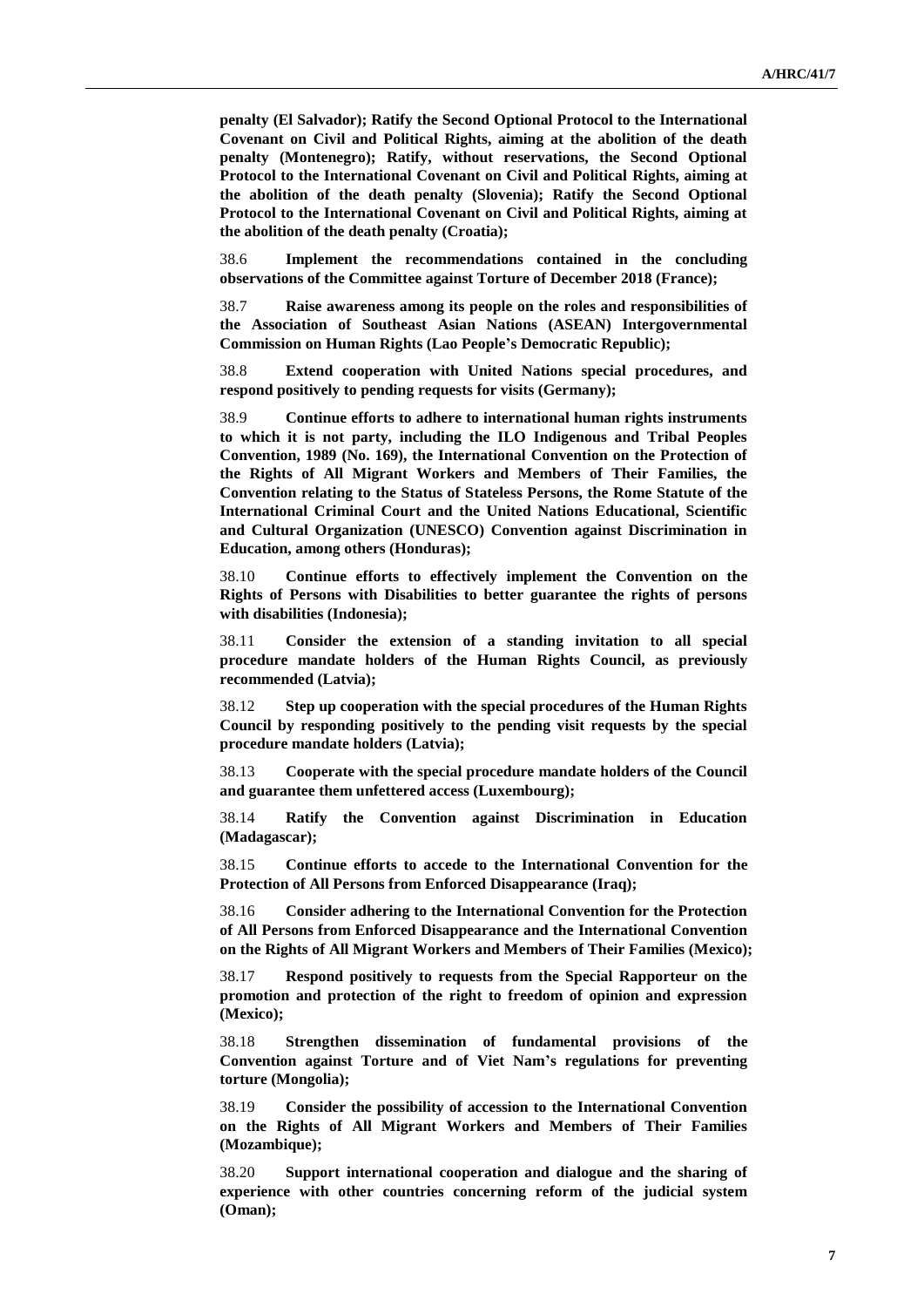38.21 **Further regional cooperation towards mainstreaming human rights in all three pillars of the ASEAN community (Philippines);**

38.22 **Transform the masterplan for the implementation of universal periodic review recommendations into a permanent interministerial mechanism responsible for the implementation of, reporting on and follow-up to the recommendations emanating from the international human rights system (Portugal);**

38.23 **Ratify the International Convention for the Protection of All Persons from Enforced Disappearance (Slovakia) (Ukraine);**

38.24 **Continue its commitment to the promotion of genuine dialogue and effective cooperation with all Member States and United Nations human rights mechanisms (South Africa);**

38.25 **Consider submitting in due course the national report on the implementation of the International Convention on the Elimination of All Forms of Racial Discrimination (South Africa);**

38.26 **Consider ratification of the International Convention on the Protection of All Migrant Workers and Members of Their Families and the International Convention for the Protection of All Persons from Enforced Disappearance (Sri Lanka);**

38.27 **Strengthen its cooperation with the bodies of the Council and the various international instruments, including the special procedures, notably by accepting the visit of the Special Rapporteur on torture and other cruel, inhuman or degrading treatment or punishment (Switzerland);**

38.28 **Further mainstream the provisions of the Convention on the Rights of the Child, the Convention on the Elimination of All Forms of Discrimination against Women and the Convention on the Rights of Persons with Disabilities into school textbooks (Jordan);**

38.29 **Ratify the UNESCO Convention against Discrimination in Education (Togo);**

38.30 **Further consider accession to the human rights conventions to which it is not a party (Turkmenistan);**

38.31 **Facilitate cooperation of State and non-State actors with the United Nations human rights bodies (Ukraine);**

38.32 **Draw up and publish a national plan of action, implementing recommendations from the Committee against Torture in 2018 (United Kingdom of Great Britain and Northern Ireland);**

38.33 **Consider ratifying the main international human rights instruments that have not yet been acceded to, among them: the International Convention on the Protection of the Rights of All Migrant Workers and Members of Their Families; the International Convention for the Protection of All Persons against Enforced Disappearance; and the Optional Protocol to the Convention on the Elimination of All Forms of Discrimination against Women (Uruguay);**

38.34 **Extend an invitation to visit the country to all special procedure mandate holders of the Human Rights Council (Uruguay);**

38.35 **Consider acceding to international human rights treaties to which Viet Nam is not yet party (Uzbekistan);**

38.36 **Fully incorporate in domestic law the provisions of the International Covenant on Economic, Social and Cultural Rights (Zambia);**

38.37 **Consider extending invitations to the special procedures of the Human Rights Council that cover the protection of the rights of vulnerable groups (Belarus);**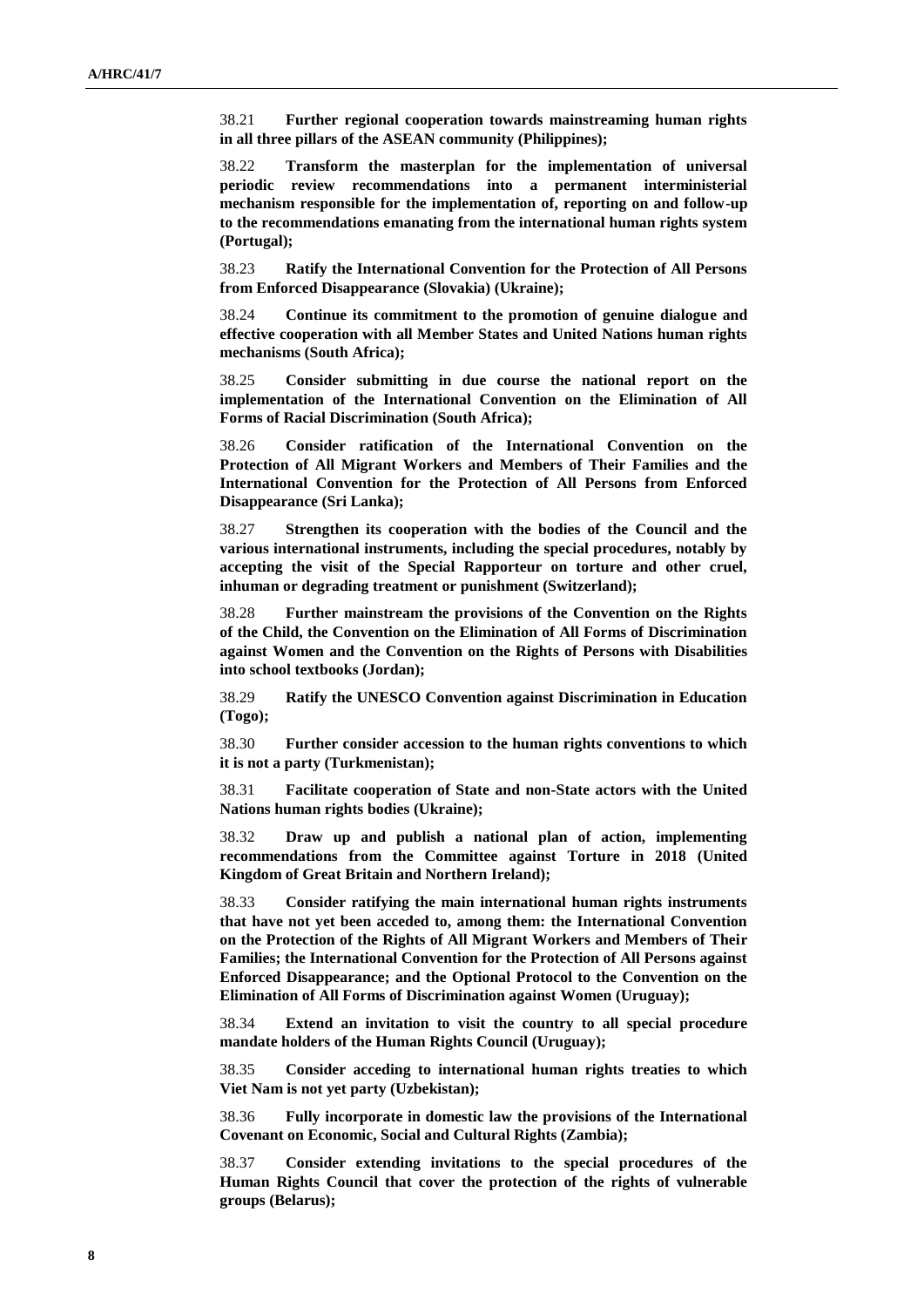38.38 **Ratify the Optional Protocol to the Convention on the Elimination of All Forms of Discrimination against Women (Benin);**

38.39 **Ratify the International Convention on the Protection of the Rights of All Migrant Workers and Members of Their Families (Benin);**

38.40 **Continue efforts to implement the remaining recommendations from the previous cycle (Bhutan);**

38.41 **Bolster efforts towards dialogue and cooperation with the Human Rights Council (Chad);**

38.42 **Enhance efforts to comply with the recommendations accepted during the second universal periodic review cycle on guaranteeing the right to freedom of expression (Chile);**

38.43 **Ratify the Rome Statute of the International Criminal Court and fully align national legislation with all the obligations under the Rome Statute, as previously recommended (Latvia); Ratify the Rome Statute of the International Criminal Court (Austria);**

38.44 **Reinforce protection of workers by ratifying and implementing the ILO Freedom of Association and Protection of the Right to Organise Convention, 1948 (No. 87), the ILO Right to Organise and Collective Bargaining Convention, 1949 (No. 98) and the ILO Abolition of Forced Labour Convention, 1957 (No. 105) (France);**

38.45 **Continue to improve its legal framework on labour and consider the possibility of ratifying other ILO fundamental conventions (Mauritius);**

38.46 **Ensure the freedom of association of workers by ratifying ILO Convention No. 87 within one year (Netherlands);**

38.47 **Complete the required ratification procedure of ILO conventions No. 87, No. 98 and No. 105 as soon as possible (New Zealand);**

38.48 **Ratify ILO core conventions No. 87, No. 98 and No. 105 (Norway);**

38.49 **Adopt ILO conventions No. 87, No. 98 and No. 105 (Spain);**

38.50 **Share experience in implementing ILO conventions to which Viet Nam is a party (Jordan);**

38.51 **Ratify the remaining core ILO conventions with the aim to improve the protection of worker's rights (Austria);**

38.52 **Ratify the ILO Freedom of Association and Protection of the Right to Organise Convention, 1948 (No. 87), the ILO Right to Organise and Collective Bargaining Convention, 1949 (No. 98) and the ILO Abolition of Forced Labour Convention, 1957 (No. 105) (Belgium);**

38.53 **Continue legislative reforms and improvements of the institutional framework in conformity with the commitments and obligations of Viet Nam in the area of human rights (Djibouti);**

38.54 **Strengthen efforts on human rights education in the national education system (Ethiopia);**

38.55 **Take steps to protect human rights defenders, particularly by repealing or revising the provisions of the Penal Code that make reference to the concept of national security (France);**

38.56 **Consider putting into place a national mechanism for implementation, reporting and follow-up covering the recommendations of the universal periodic review (Haiti);**

38.57 **Continue its efforts to promote the rights of women, children, the elderly and persons with disabilities (India);**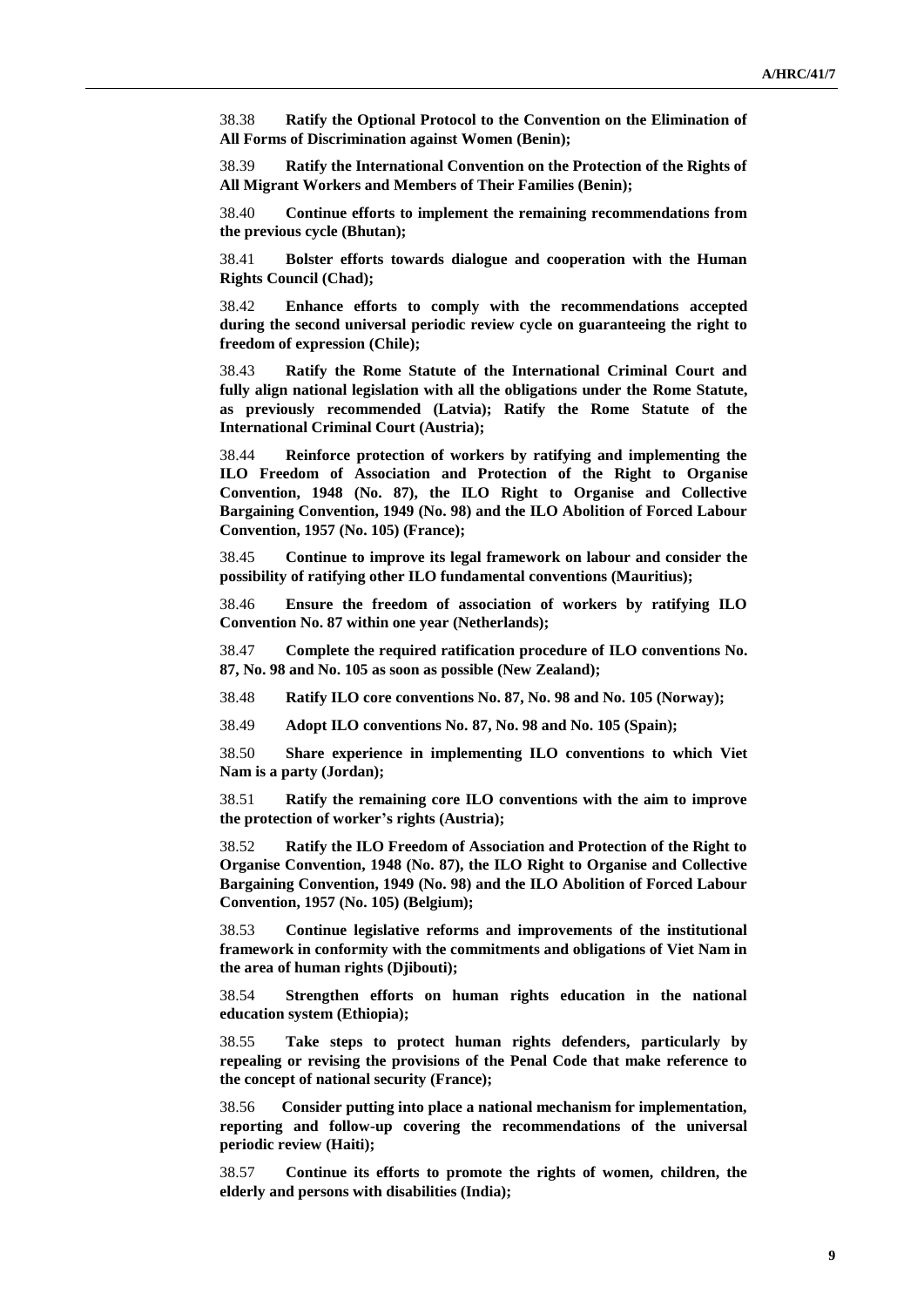38.58 **Continue its initiative to have human rights education operational in all its educational establishments by 2025 (India);**

38.59 **Pursue efforts to effectively implement institutional, legal and policy reforms aimed at strengthening and promoting human rights (Lebanon);**

38.60 **Expedite the legal reform process and the process to establish the rule of law in order to consolidate the institutional, legal and political framework in line with human rights (Mali);**

38.61 **Continue to create favourable conditions for citizens to contribute to the drafting and development of legal instruments (Mongolia);**

38.62 **Continue to promote legal reforms concerning human rights in line with the 2013 Constitution (Nicaragua);**

38.63 **Promote the contribution of public media in raising awareness of human rights and human rights law (Pakistan);**

38.64 **Continue its efforts to ensure the independence of the courts of adjudication (Pakistan);**

38.65 **Continue its implementation of the human rights education and training programme and activities (Philippines);**

38.66 **Expedite the process of establishing a national human rights institution (Republic of Korea);**

38.67 **Pursue efforts in order to raise awareness of human rights to further guarantee the promotion of human rights (Saudi Arabia);**

38.68 **Ensure the timely establishment of a national human rights institution that is in line with the principles relating to the status of national institutions for the promotion and protection of human rights (the Paris Principles) and provided with adequate resources to fulfil a wide-ranging mandate (Seychelles); Accelerate the process of the creation of a national human rights institution in accordance with the Paris Principles and give it adequate financial resources and infrastructure to function properly (Togo);**

38.69 **Allocate sufficient resources and ensure good inter-agency coordination for the effective implementation of the 2016–2020 socioeconomic development plan and the development of a national action plan for "Viet Nam Sustainable Development Goals", in particular at the provincial level (Singapore);**

38.70 **Continue to strengthen human rights education in order to raise public awareness and the capacity of law enforcement agencies (Slovakia);**

38.71 **Continue its efforts to establish a national human rights institution compliant with the Paris Principles (South Africa);**

38.72 **Strengthen the institutional and legal framework for the protection of human rights (Sudan);**

38.73 **Adapt the Code of Penal Procedure to international standards and amend articles 109 and 117 on "activities against the State" in the Penal Code, in line with human rights standards (Switzerland);**

38.74 **Continue promoting human rights through education and awarenessraising (Turkmenistan);**

38.75 **Continue strengthening independent national human rights institutions (Ukraine);**

38.76 **Consider consolidating the existing human rights policies through the development of a comprehensive national action plan (Ukraine);**

38.77 **Enhance promotion of human rights education (Ukraine);**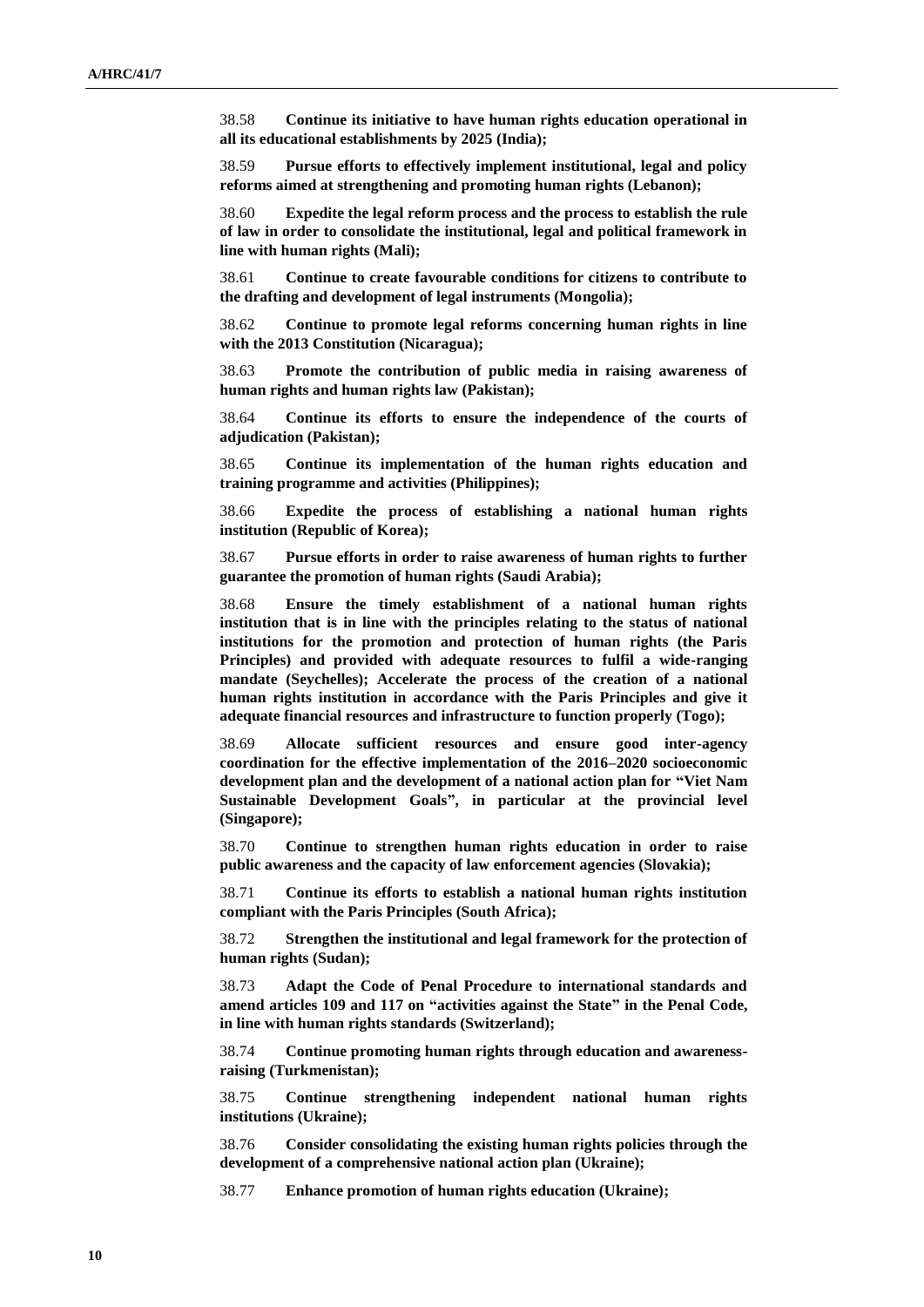38.78 **Continue efforts aimed at strengthening human rights education (Morocco);**

38.79 **Accelerate consideration of the establishment of a national human rights institution (Uzbekistan);**

38.80 **Consider expediting the establishment of the national human rights institution in accordance with the Paris Principles (Kazakhstan);**

38.81 **Continue to strengthen the legal, institutional and policy frameworks in order to enhance the protection of human rights (Zimbabwe);**

38.82 **Draft a national human rights action plan to facilitate compliance of the international obligations assumed in this area (Angola);**

38.83 **Take further measures aimed at ensuring the increased efficiency and accountability of public services (Azerbaijan);**

38.84 **Continue to strengthen the capacity of law enforcement agencies and human rights education (Bahrain);**

38.85 **Expedite the process of establishing a national human rights institution in compliance with international standards (Bangladesh);**

38.86 **Continue to carry out awareness-raising programmes on human rights, in particular on the international human rights treaties to which Viet Nam is a party (Belarus);**

38.87 **Intensify efforts to further strengthen human rights education and awareness in schools, universities, law enforcement agencies and other places (Bhutan);**

38.88 **Establish a national human rights institution (Kuwait);**

38.89 **Continue to improve the legal framework and the national labour policy (Chad);** 

38.90 **Continue efforts to eliminate inequalities in access to public services (China);**

38.91 **Continue steps towards promoting gender equality and preventing gender-based violence (Georgia);**

38.92 **Increase efforts to address discrimination, in line with its international obligations, and to improve its legal framework against genderbased violence (Greece);**

38.93 **Enact legislation to ensure access to gender affirmation treatment and legal gender recognition (Iceland);**

38.94 **Address the root causes of son preference and the misuse of medical technologies for sex selection without curtailing women's access to safe abortion services (Iceland);**

38.95 **Strengthen efforts deployed to combat and eliminate discrimination against vulnerable groups (Madagascar);**

38.96 **Continue to conduct studies with a view to amending existing or introducing new legal instruments to eliminate all forms of discrimination against people living with HIV (Malaysia);**

38.97 **Take further steps to ensure the protection of all vulnerable groups in society including lesbian, gay, bisexual, transgender and intersex persons (Malta);**

38.98 **Legalize same-sex marriage before the next review (Netherlands);**

38.99 **Explicitly include "sexual orientation" and "gender identity" as forbidden grounds of discrimination in the revised Labour Code and other relevant laws (Norway);**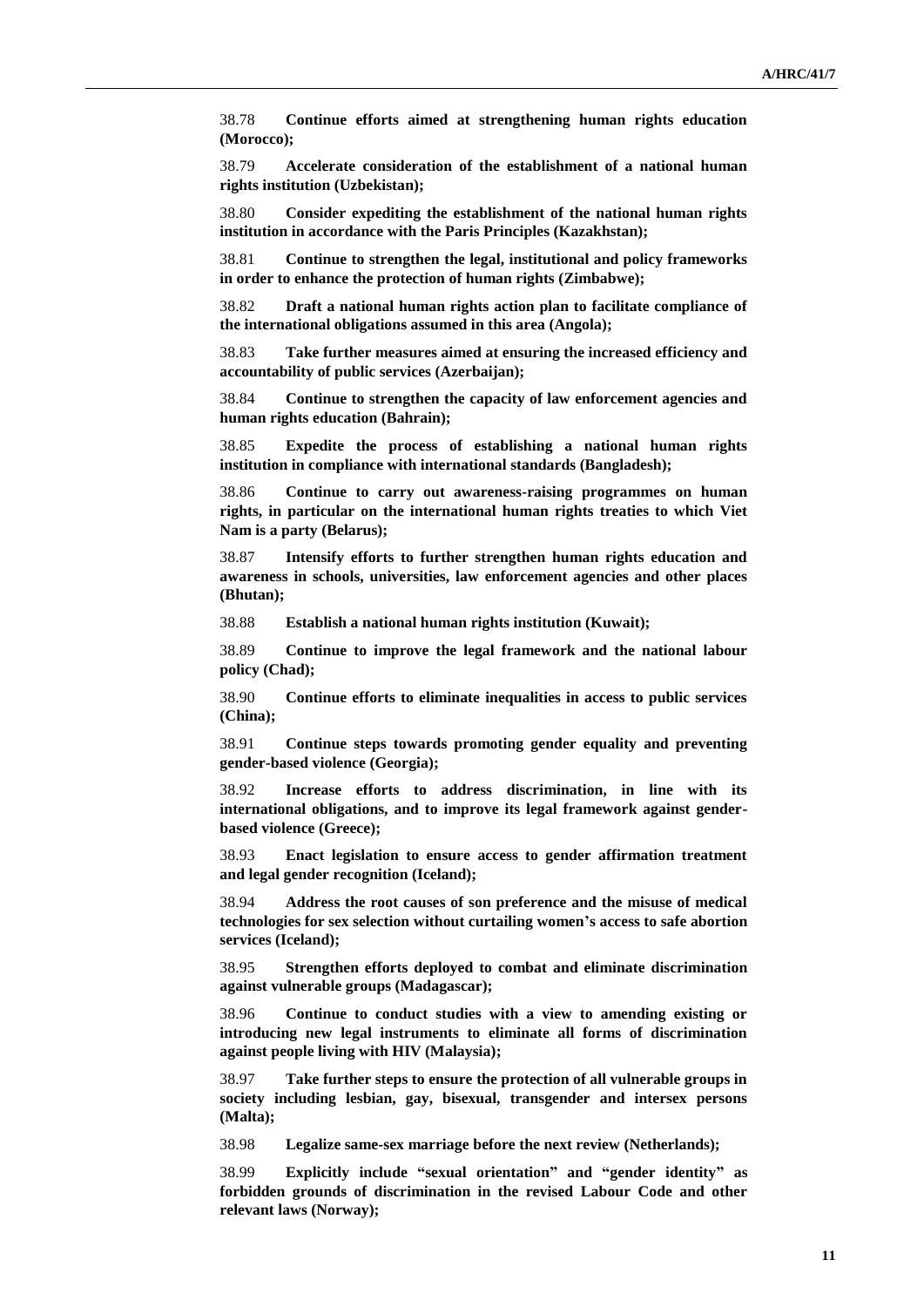38.100 **Support and ensure the rights of vulnerable groups (Sudan);**

38.101 **Strengthen implementation of the national gender equality strategy 2011–2020 at all national levels (Turkey);**

38.102 **Continue efforts to close gaps in income, employment and living conditions between urban, rural and remote areas (Bolivarian Republic of Venezuela);**

38.103 **Ensure that its policies are people-centred, especially in terms of supporting vulnerable groups (Zimbabwe);**

38.104 **Take adequate measures to improve citizens' access to public services, especially in rural areas (Albania);**

38.105 **Allocate the resources necessary for the effective implementation of the national strategy on gender equality (Albania);**

38.106 **Improve the quality and accessibility of services, in particular in favour of vulnerable groups (Algeria);**

38.107 **Take further measures to reduce inequalities and enhance access to services, especially for vulnerable persons, including women, children and persons with disabilities (Bhutan);**

38.108 **Review the Labour Code and the law on gender equality to include a detailed definition of sexual harassment (Canada);**

38.109 **Develop legislation against discrimination on the grounds of sexual orientation and gender identity (Chile);**

38.110 **Prioritize resources for the implementation of the national target programme for sustainable poverty reduction to 2020 and beyond (Kyrgyzstan);**

38.111 **Encourage effective multiplication of multidimensional poverty alleviation models and share experience in this field (Democratic People's Republic of Korea);**

38.112 **Pursue efforts to achieve the Sustainable Development Goals (Egypt);**

38.113 **Continue its efforts in realizing the Sustainable Development Goals by emphasizing sustainable and multidimensional reduction of poverty and socioeconomic inequalities (Gabon);**

38.114 **Strengthen measures so that the national target programme for sustainable poverty reduction is accessible to all vulnerable groups, including ethnic minorities (India);**

38.115 **Continue ongoing efforts and reforms to reduce poverty, improve quality of life and promote sustainable development (Lebanon);**

38.116 **Continue to promote administrative reform and prevent and combat corruption (Libya);**

38.117 **Continue efforts to fight against corruption effectively (Iraq);**

38.118 **Promote application of information and communication technologies for socioeconomic development to ensure that no one is left behind (Mongolia);**

38.119 **Sustain its efforts in ensuring economic development and social equality among its people (Nigeria);**

38.120 **Promote investments in rural areas and improve infrastructure, particularly in these regions (Oman);**

38.121 **Strengthen protection of the rights of vulnerable groups, such as women and children, in particular in the context of expanding digital space (Pakistan);**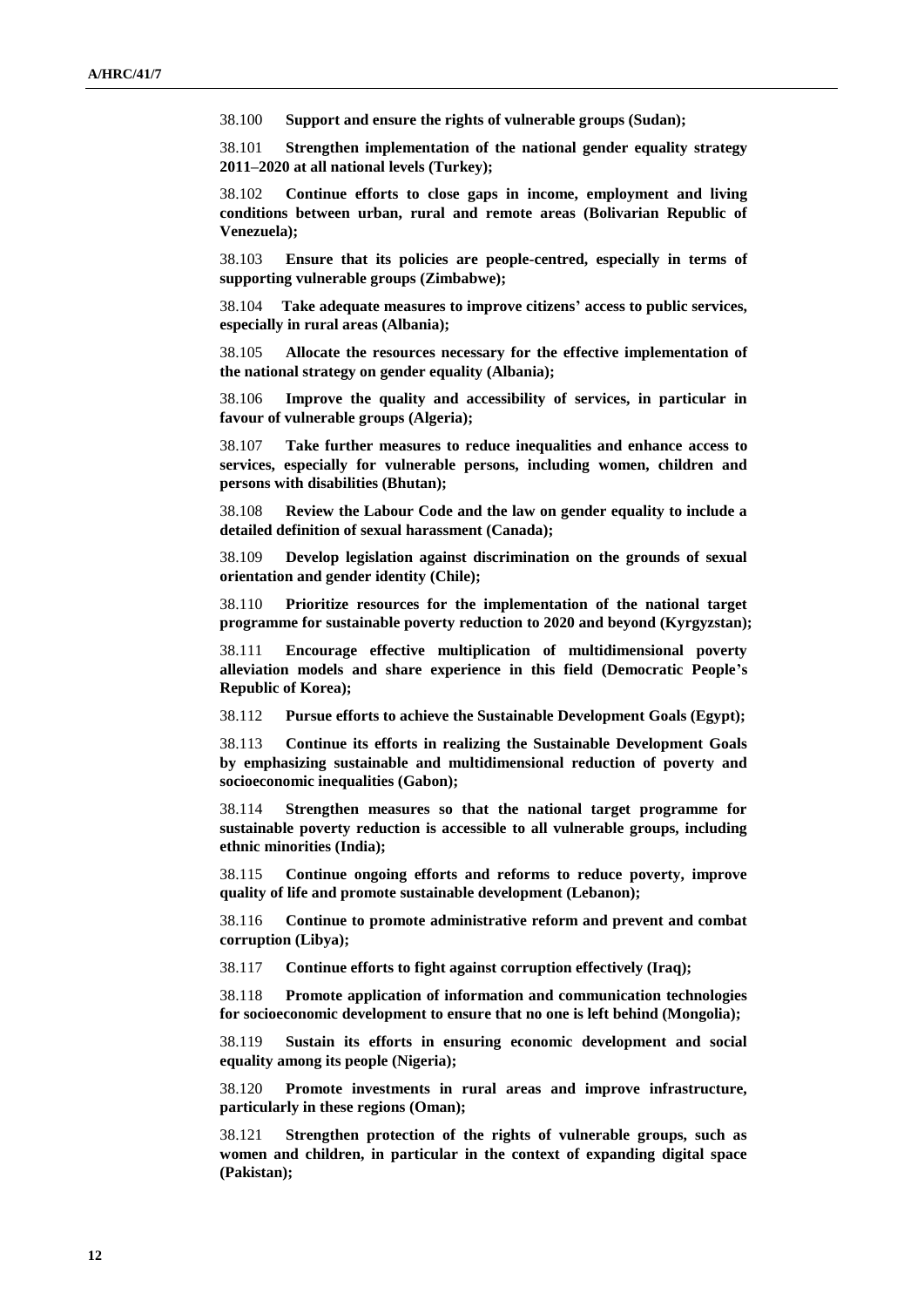38.122 **Continue efforts to implement Sustainable Development Goal 9 on building resilient infrastructure, promoting inclusive and sustainable industrialization and fostering innovation in order to secure and promote access to and the enjoyment of economic development progress for everyone (Qatar);**

38.123 **Strengthen efforts to address uneven regional development and new forms of urban poverty (Republic of Korea);**

38.124 **Strengthen efforts to reduce the adverse environmental effects of industrialization and ensure the right to safe water (Republic of Korea);**

38.125 **Continue to invest efforts in fighting poverty and providing access to drinking water and sanitation in rural areas of the country (Serbia);**

38.126 **Continue to focus on ensuring sustainable livelihoods and improving the quality and accessibility of services especially for vulnerable groups (State of Palestine);**

38.127 **Continue efforts to combat extreme poverty, particularly absolute poverty, which affects vulnerable groups such as women, children, the elderly and persons with disabilities (Tunisia);**

38.128 **Continue to set up programmes and national plans aimed at supporting economic and social development, in particular in disadvantaged areas (Morocco);**

38.129 **Share Viet Nam's experience in eliminating long-standing poverty (Yemen);**

38.130 **Promote further sustainable development through the realization of the objectives of the 2030 Agenda for Sustainable Development (Algeria);**

38.131 **Further promote sustainable development with a focus on a multidimensional approach to reducing poverty and to protecting vulnerable groups (Bahrain);**

38.132 **Optimize policies and measures to encourage investment in agriculture and rural areas, improving people's livelihoods and increasing their income (Plurinational State of Bolivia);**

38.133 **Continue to promote the participation of the population, businesses and non-governmental organizations in the development and implementation of policies aimed at reducing inequalities (Haiti);**

38.134 **Develop, enact and implement, in dialogue with business and civil society, an action plan to implement the Guiding Principles on Business and Human Rights (Sweden);**

38.135 **Organize awareness-raising activities in business sectors and among employers on the conventions of ILO and labour commitments in the new generation of trade agreements to which Viet Nam has acceded (Syrian Arab Republic);**

38.136 **Continue to address the vulnerabilities and needs of women, children, persons with disabilities and marginalized groups in the effective implementation of the 2016–2020 target programme for climate change adaptation and green growth, and the 2016–2020 target programme for sustainable forestry development (Fiji);**

38.137 **Strengthen public information dissemination and awareness-raising on the impacts of climate change as well as mitigation measures (Philippines);**

38.138 **Continue to promote and take part in initiatives within the United Nations system, including in the Human Rights Council, on climate change and the enjoyment of the rights of people of vulnerable groups in the United Nations system, including in the Human Rights Council (Bangladesh);**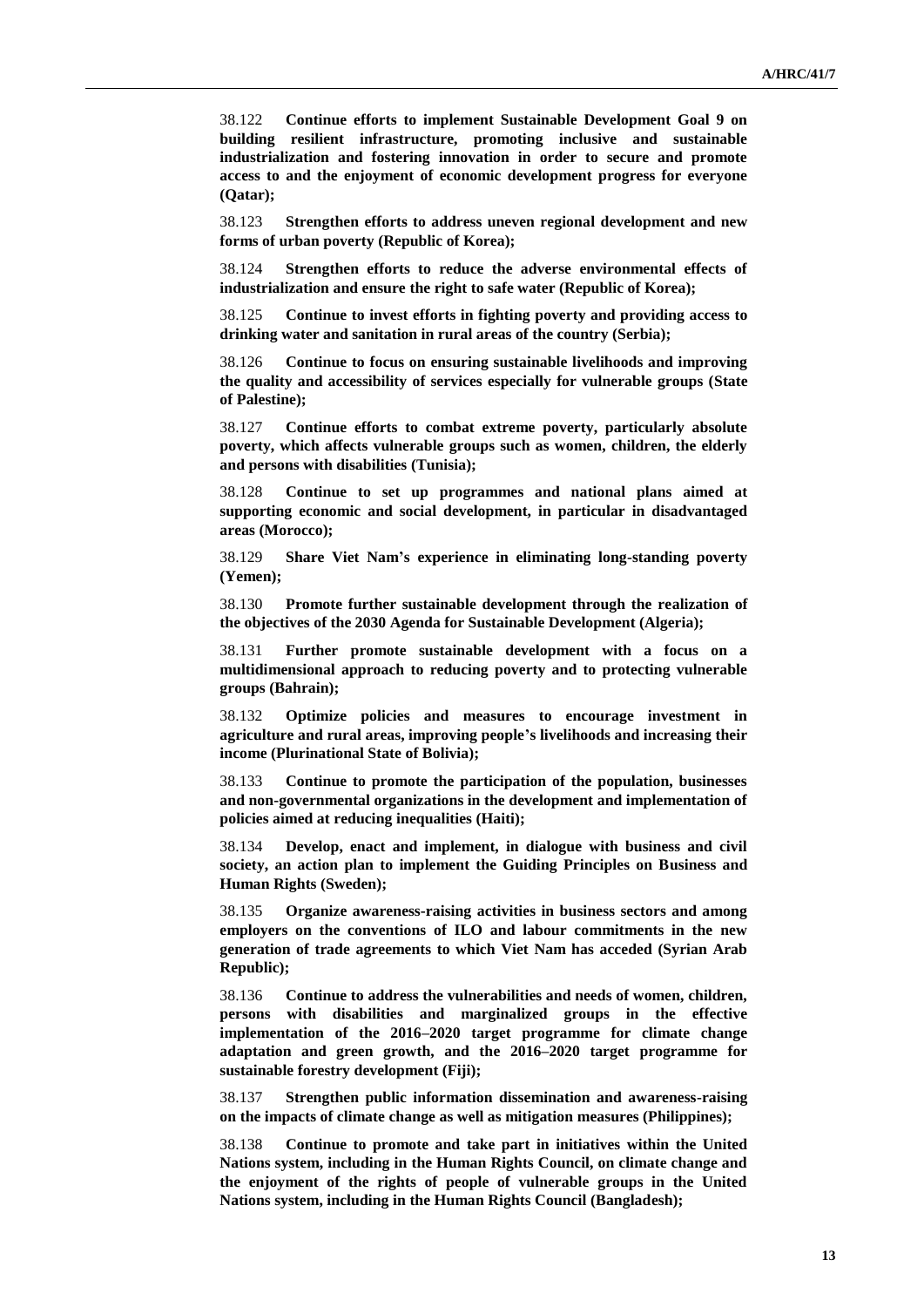38.139 **Continue to strengthen efforts to reduce poverty and improve health facilities, including access to health services for people, especially vulnerable groups such as women, children, the elderly, people with disabilities and ethnic minorities (Brunei Darussalam);**

38.140 **Initiate a moratorium on the imposition of capital punishment, especially for non-violent crimes (Finland); Consider implementing a full moratorium on the death penalty (Georgia); Impose a moratorium on executions and abolish the death penalty (Iceland); Establish a de facto moratorium on the death penalty with a view to its abolition (Portugal); Establish a moratorium on the application of the death penalty as a step towards its definitive abolition and modify the Penal Code to reduce the number of crimes for which capital punishment can be imposed (Spain); Impose a moratorium on executions with the goal of abolishing the death penalty (Albania); Establish a moratorium on the death penalty as a step towards the complete abolition of this practice (Australia); Immediately adopt a moratorium on the death penalty with a view to ultimately abolishing it (Austria); Take the necessary measures to establish a moratorium on executions of death row prisoners as well as to repeal the death penalty in national legislation (Argentina);**

38.141 **Abolish the death penalty and, without delay, reduce the number of offences punishable by the death penalty (France); Abolish definitively the death penalty and ratify the Second Optional Protocol to the International Covenant on Civil and Political Rights, aiming at the abolition of the death penalty (Luxembourg); Continue reform towards abolition of the death penalty, including by continuing to reduce the list of crimes punishable by the death penalty, in particular non-violent crimes, under the Penal Code of 2015 and by providing greater transparency about the numbers, methods and associated crimes relating to its use (New Zealand); Abolish the death penalty for all crimes, and consider ratifying the Second Optional Protocol to the International Covenant on Civil and Political Rights, aiming at the abolition of the death penalty (Uruguay);**

38.142 **Further reduce the list of offences punishable by death, eliminate the death penalty for "activities against the people's government", "espionage", "embezzlement", and "taking bribes" as well as for serious drug offences (Germany); Continue to reduce the number of crimes subject to the death penalty and consider introducing a de facto moratorium on its application (Mexico); Continue to reduce the scope of crimes subject to the death penalty to only the "most serious crimes" and consider introducing a moratorium (Norway); Continue the process of reducing offences subject to the death penalty until the abolition of capital punishment and publish statistics on the use of the death penalty in Viet Nam (Romania); Further reduce the offences punishable by the death penalty, provide official figures regarding death sentences and executions and consider introducing a moratorium on the death penalty (Italy);**

38.143 **Reduce further the list of crimes punishable by the death penalty, in particular economic crimes and drug-related offences, and envisage a complete moratorium on the application of the death penalty (Switzerland);**

38.144 **Assist the process of national discussion on the death penalty with a view to its eventual abolishment (Ukraine);**

38.145 **Immediately release prisoners who have been arbitrarily or unlawfully detained, including Ho Duc Hoa, Tran Huynh Duy Thuc, Tran Thi Nga, Nguyen Bac Truyen and the members of the Brotherhood for Democracy, and allow them to exercise their human rights and fundamental freedoms in Viet Nam (United States of America);**

38.146 **Restrict the use of the death penalty to crimes that meet the threshold of "most serious crimes" under international law (Belgium);**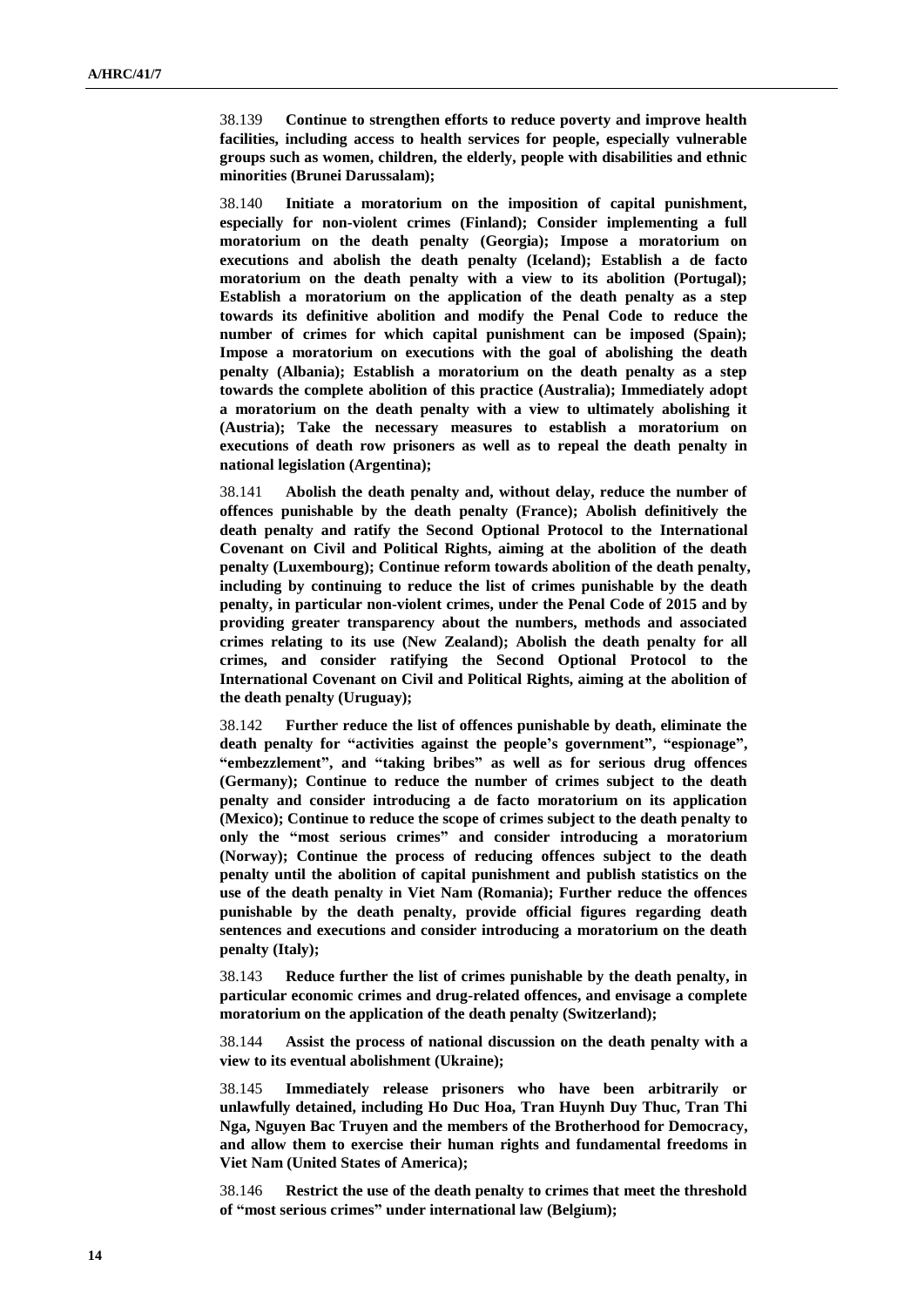38.147 **Ensure that evidence obtained through torture is inadmissible in trial in keeping with Viet Nam's obligations under the Convention against Torture (New Zealand);**

38.148 **Take steps to prohibit harassment and torture during the investigation process and detention, and punish perpetrators (Togo);**

38.149 **Provide access for independent monitoring bodies to all detention centres and prisons (Belgium);**

38.150 **Abolish immediately at all levels the practice of outdoor trials to ensure the right to presumption of innocence, effective legal representation and fair trials (Denmark);**

38.151 **Guarantee the People's Procuracy's role in protecting human rights, in accordance with the 2015 Law on Administrative Procedure (Lao People's Democratic Republic);**

38.152 **Revise the judicial system to provide a safer environment for victims of all crimes (Hungary);**

38.153 **Set up a robust legislative framework prohibiting and sanctioning all discriminatory practices, enabling victims to have access to justice (Madagascar);**

38.154 **Continue efforts to develop the legal system and set up the relevant policies that guarantee its application to all (Oman);**

38.155 **Continue to strengthen the rule of law, including further development of the criminal justice system taking into account the human rights of suspects and inmates and the promotion of impartial and transparent administration of criminal justice (Japan);**

38.156 **Pursue judicial and institutional reforms to bring the legal and institutional framework into line with international human rights standards (Senegal);**

38.157 **Ensure prompt, impartial, independent and effective investigations, including through full cooperation with third countries, into reports of unnecessary or excessive use of force by the police as well as violations of human rights by official authorities, and bring the perpetrators to justice (Slovakia);**

38.158 **Ensure that fair trial guarantees and due process rights, as provided in international law and standards, are respected and upheld in all cases (Slovakia);**

38.159 **Continue building the rule of law through pursuing legal reforms in order to consolidate its human rights institutional, legal and policy framework (Slovakia);**

38.160 **Further enhance the rule of law and legal reform aimed at consolidating the institutional, legal and policy foundation for the protection and promotion of human rights (Turkmenistan);**

38.161 **Strengthen measures to provide legal aid to people, in particular the poor and members of ethnic minorities (Yemen);**

38.162 **Continue its efforts in building a rule-of-law State through legal reforms (Azerbaijan);**

38.163 **Continue efforts to guarantee the right to equality before the law for all (Plurinational State of Bolivia);**

38.164 **Amend the Criminal Procedure Code so that persons are represented by a lawyer immediately following their arrest and to guarantee their right to a fair trial (Canada);**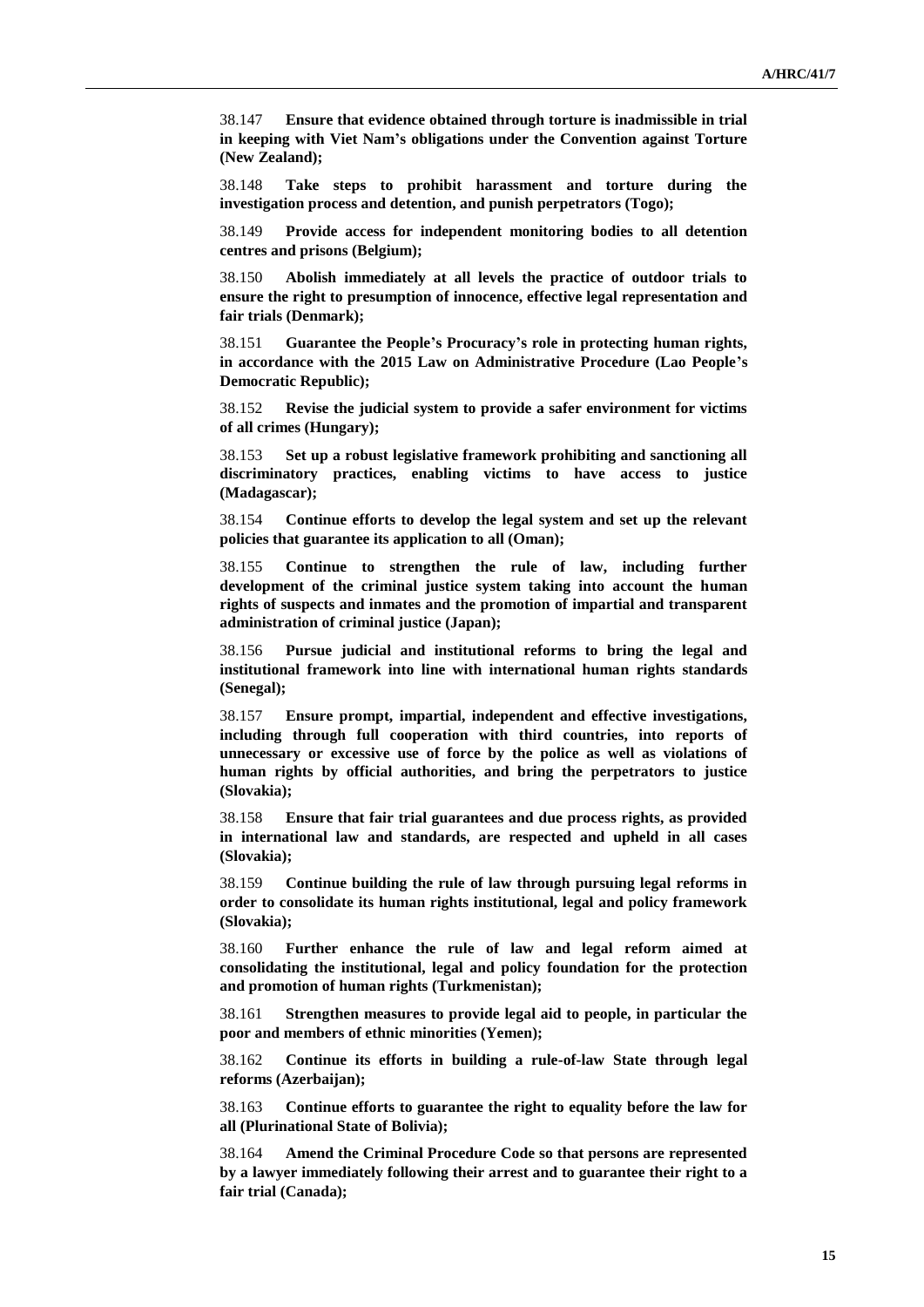38.165 **Share its experiences on the implementation of the law on special reprieve and the reintegration of former convicts into the community (Cuba);**

38.166 **Authorize the publication of independent newspapers and cease legal sanctions against and harassment of journalists and citizens peacefully expressing views through print media, the Internet and radio (Denmark);**

38.167 **Repeal or amend the Penal Code and the cybersecurity law so that provisions relating to national security are clearly defined or removed, to ensure that they cannot be applied in an arbitrary manner to endanger any forms of freedom of expression, including Internet freedom (Finland);**

38.168 **Take steps to guarantee freedom of opinion and freedom of expression, including on the Internet, in the context of the adoption of the law on cybersecurity (France);**

38.169 **Take steps to preserve and promote vibrant and diverse religions and beliefs in Viet Nam (Lao People's Democratic Republic);**

38.170 **Take measures to combat violence and harassment motivated by religious belief, ethnic discrimination and inequality (Brazil);**

38.171 **Review all convictions based on laws restricting freedom of expression and opinion, in particular articles 79 and 88 of the Penal Code, according to the revised penalty ranges (Germany);**

38.172 **Develop measures to protect reporters and journalists from all forms of discrimination and violence (Greece);**

38.173 **Fully implement the recently enacted law on freedom of religion or belief (Greece);**

38.174 **Consider revising national legislation, including the law on belief and religion and the media laws, in order to harmonize it with international standards regarding the right to freedom of expression and of religion (Brazil);**

38.175 **Release human rights defenders sentenced to prison for exercising the right to freedom of expression (Iceland);**

38.176 **Invest resources through national programmes and plans to develop and provide access to the Internet in remote areas (Indonesia);**

38.177 **Take the necessary measures to ensure the freedom of expression of human rights defenders and journalists, in particular by investigating and punishing perpetrators of threats and reprisals against them (Argentina);**

38.178 **Continue its efforts to implement policies on promoting harmony among religions (United Arab Emirates);**

38.179 **Protect civil and political rights, especially freedom of expression, peaceful assembly and association (Luxembourg);**

38.180 **Protect human rights defenders and prosecute all persons guilty of violence or intimidation against them (Luxembourg);**

38.181 **Promote access to information in accordance with Viet Nam's national law (Malaysia);**

38.182 **Continue with measures aimed at fully implementing the recent law on freedom of religion or belief in order to guarantee its effectiveness (Malta);**

38.183 **Amend, within one year, the 2015 Penal Code, Decree 174/2013, Decree 72/2013, Decree 27/2018, the 2018 law on cybersecurity and articles 4, 9, 14 and 15 of the 2016 press law to guarantee offline and online freedom of the press and expression, and the right to privacy, in line with articles 17 and 19 of the International Covenant on Civil and Political Rights (Netherlands);**

38.184 **Lift restrictions on freedom of expression, and particularly online freedom, in line with Viet Nam's obligations under international law (Ireland);**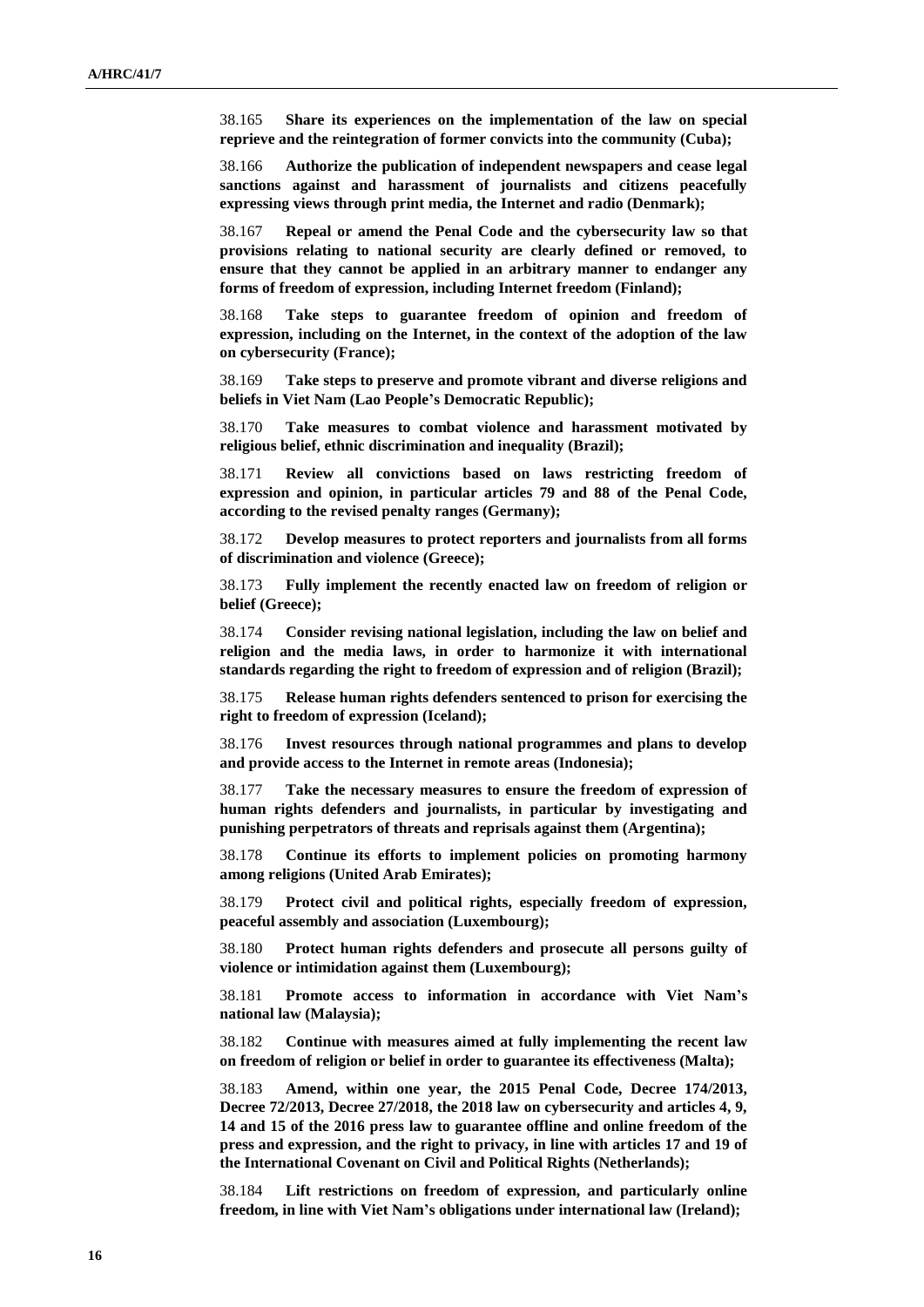38.185 **Cybersecurity decrees should include clear provisions for interpretation of the law on cybersecurity in accordance with international standards on freedom of expression (Ireland);**

38.186 **Review regulations impeding the operation of civil society organizations, to enable a more open space and ensure that national security provisions are not used to prevent peaceful debate and dissent (Ireland);**

38.187 **Ensure that the legal framework protects freedom of expression both offline and online and accordingly amend the penal law and the law on cybersecurity to ensure consistency with international human rights law, including the International Covenant on Civil and Political Rights (New Zealand); Ensure that freedom of expression is protected online and offline by amending national security provisions in the Penal Code, the cybersecurity law and its implementing decree so as to comply with article 19 of the International Covenant on Civil and Political Rights and other commitments (Sweden); Guarantee the rights to freedom of expression and freedom of assembly and amend the Penal Code and the cybersecurity law to make sure that the limitations on the right to freedom of expression are in line with the International Covenant on Civil and Political Rights (Austria); Review the Penal Code and the law on cybersecurity to harmonize them with international standards related to the freedom of expression, association and assembly (Canada);**

38.188 **Revise the provisions of articles 117 and 331 of the 2015 Penal Code and other relevant laws that restrict the ability to exercise fundamental freedoms and allow free operation of national and international media (Norway);**

38.189 **Strengthen efforts to ensure freedom of expression, including in the digital environment (Peru);**

38.190 **Consider the elimination of the system of censorship in the cultural sphere (Peru);**

38.191 **Release all human rights defenders as well as political and religious activists detained for the peaceful expression of their political opinions or religious beliefs (Poland);**

38.192 **Continue to strengthen efforts to protect the fundamental freedoms and rights guaranteed under the International Covenant on Civil and Political Rights (Poland);**

38.193 **Ensure full implementation of its international human rights obligations regarding freedom of religion and belief by reviewing the law on belief and religion to bring it into line with article 18 of the International Covenant on Civil and Political Rights (Poland);**

38.194 **Abolish prior censorship in all fields of cultural creation and other forms of expression, both online and offline, including by bringing the restriction on freedom of expression under the 2016 press law into line with international standards and by fostering a pluralistic and independent media environment (Portugal);**

38.195 **Ensure freedom of expression, including online, and promote actions to ensure the freedom and independence of the media (Japan);**

38.196 **Continue the measures aimed at lifting all restrictions on the right to freedom of opinion and expression and to allow bloggers, journalists and other Internet users to promote and protect human rights (Romania);**

38.197 **Review and amend national legislation in order to enable the effective exercise of the rights to freedom of expression and peaceful assembly in line with the standards enshrined in the International Covenant on Civil and Political Rights (Seychelles);**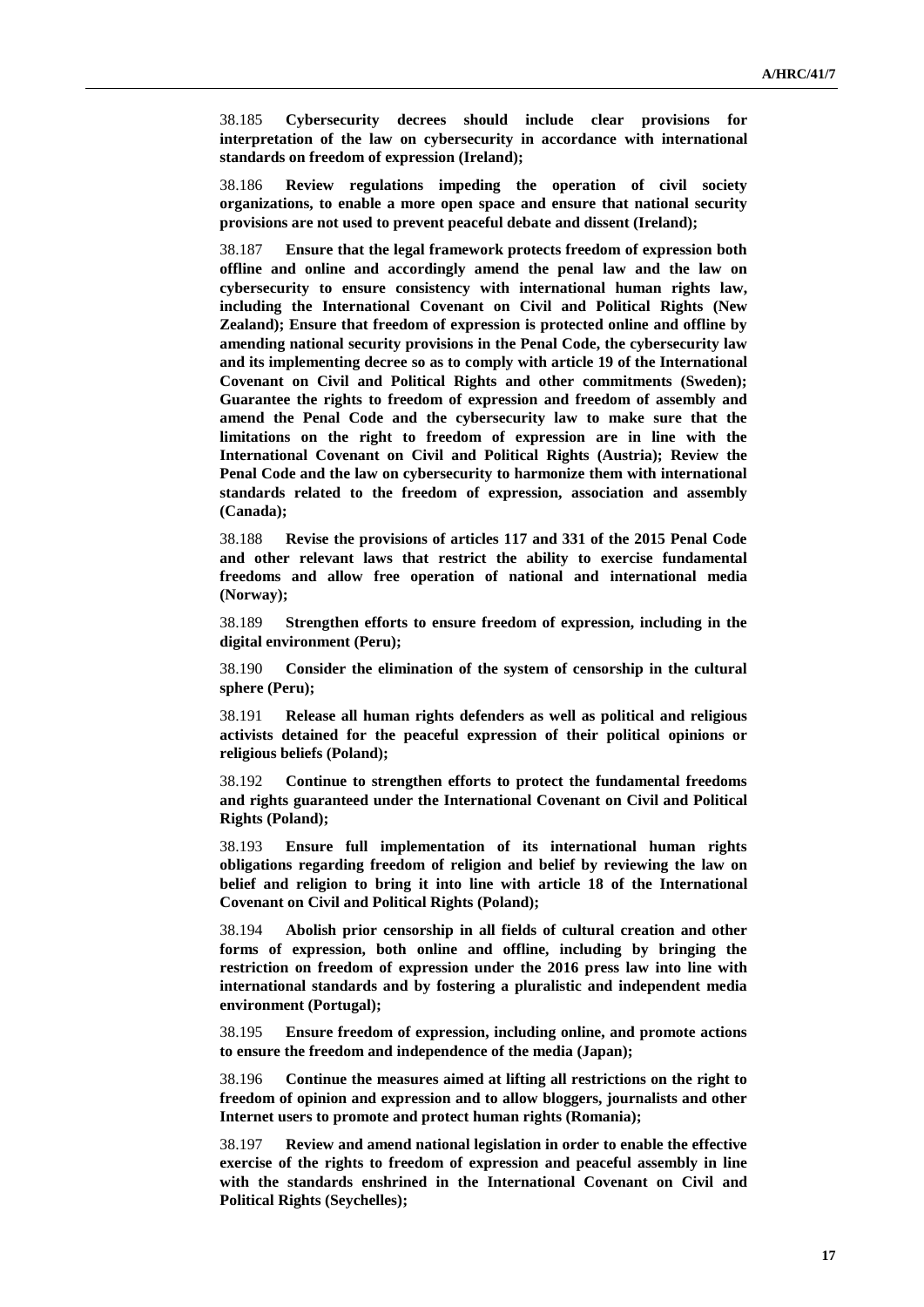38.198 **Adopt measures in line with international standards to guarantee freedom of association, opinion and expression, including online, and to ensure that journalists, human rights defenders and NGOs can operate freely (Italy);**

38.199 **Enhance efforts to guarantee freedom of religion or belief, also by further reducing administrative obstacles to peaceful religious activities and by combating violence and discrimination on religious grounds (Italy);**

38.200 **Adopt legislative changes to guarantee the protection and free exercise of freedom of expression, association and peaceful assembly (Spain);**

38.201 **Enhance activities aimed at encouraging the participation and contribution of the elderly in the community (Sri Lanka);**

38.202 **Guarantee fully freedom of speech, the rights of peaceful assembly and association as well as the safety of journalists, and review cases of persons convicted for having freely expressed their opinion, including human rights defenders (Switzerland);**

38.203 **Improve protection of the rights to freedom of peaceful assembly and expression by reviewing existing legislation, and publishing and implementing clear, transparent guidelines on security personnel conduct in managing peaceful demonstrations (United Kingdom of Great Britain and Northern Ireland);**

38.204 **Immediately amend or abolish articles 8, 18 and 26 of the cybersecurity law as they are not in conformity with Viet Nam's international obligations, or its 2013 Constitution (United States of America);**

38.205 **Ensure consistent implementation of the law on belief and religion, particularly at the local level, including with respect to registration of Protestant groups and other groups in Northwest Highlands provinces, remove undue restrictions on access to religious materials and clergy for those imprisoned and cease any harassment of independent groups on account of their religion (United States of America);**

38.206 **Take the necessary measures to eliminate administrative barriers in order to guarantee the exercise of freedom of worship (Angola);**

38.207 **Enact laws to provide for freedom of assembly and peaceful demonstration in line with the International Covenant on Civil and Political Rights (Australia);**

38.208 **Amend provisions of the cybersecurity law, including articles 8, 18 and 26, to ensure they are consistent with article 19 of the International Covenant on Civil and Political Rights (Australia);**

38.209 **Take further steps to ensure an independent and pluralistic media landscape, including by reducing political influence on media outlets (Austria);**

38.210 **Safeguard freedom of religion and belief for all in Viet Nam (Kenya);**

38.211 **Publicly recognize human rights defenders and provide an environment in which they can carry out their human rights work safely (Belgium);**

38.212 **Review the law on religion and belief to enable religious groups to practice freely (Canada); Review the 2016 law on belief and religion and bring it into conformity with international human rights standards and freedom of religion or belief standards (Croatia);**

38.213 **Increase and ensure Vietnamese citizens' access to information, including by increasing radio and television coverage in all parts of the country (Cyprus);**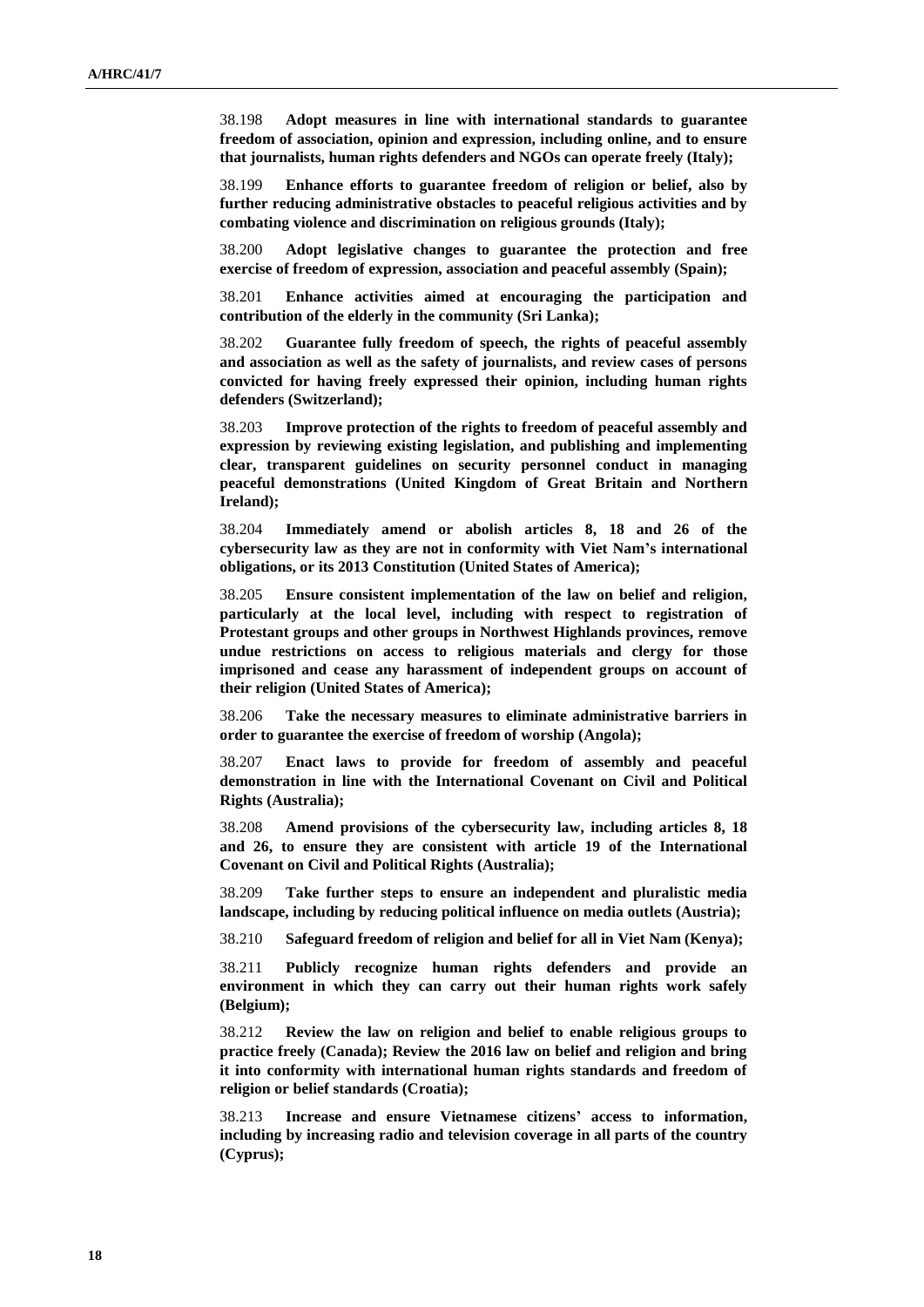38.214 **Nurture a culture of free expression online and offline and release all imprisoned human rights defenders, including bloggers and political dissenters, and put an end to their harassment (Czechia);**

38.215 **Create an enabling environment for independent civil society and ensure that the law on association facilitates the registration, work and funding of NGOs free from undue State interference and restrictions (Czechia);**

38.216 **Lay the ground for political plurality and democracy and guarantee its citizens the full enjoyment of the rights to vote and to be elected and to take part in the conduct of public affairs (Czechia);**

38.217 **Revise the Penal Code and the Criminal Procedure Code and criminalize all forms of violence against women, raise public awareness on gender equality and combating discrimination against women and girls, and enhance efforts and measures to prevent and combat human trafficking, especially of women and children (Hungary);**

38.218 **Continue its efforts to combat human trafficking (India);**

38.219 **Continue to strengthen measures to combat trafficking in persons, particularly women and children (Maldives);**

38.220 **Intensify efforts to combat trafficking in persons (Iraq);**

38.221 **Continue taking strong measures to combat human trafficking, with a special focus on protecting and promoting the rights of vulnerable women and children (Nepal);**

38.222 **Continue with its strategy on preventing and combating human trafficking (Nigeria);**

38.223 **Continue its implementation of measures to protect and assist victims of trafficking in recovery and rehabilitation, and to share experiences in this regard (Philippines);**

38.224 **Continue to carry out policies on the protection and promotion of the human rights of vulnerable groups, such as women, children and persons with disabilities, also in order to prevent and combat human trafficking, child labour and child, early and forced marriage, as well as other forms of violence and discrimination (Italy);**

38.225 **Ensure all forms of trafficking in persons are criminalized according to international standards, including a legal amendment to define children as persons under 18 (United Kingdom of Great Britain and Northern Ireland);**

38.226 **Strengthen efforts and measures aimed at prohibiting and combating trafficking in persons (Yemen);**

38.227 **Put specific measures in place to facilitate the social reintegration of girls who are victims of prostitution (Angola);**

38.228 **Improve efforts to prevent and combat human trafficking, particularly of women and girls at the cross-border areas of the country (Chile);**

38.229 **Adopt marriage equality legislation, extending full marriage rights to same-sex couples (Iceland);**

38.230 **Review the law on marriage and family with a view to setting the same minimum age for marriage for women and men (Zambia);**

38.231 **Review the law on marriage and the family to guarantee equality to same-sex couples (Canada);**

38.232 **Improve access to vocational training – regardless of gender – through the creation of stable finance mechanisms in particular for vulnerable groups (Germany);**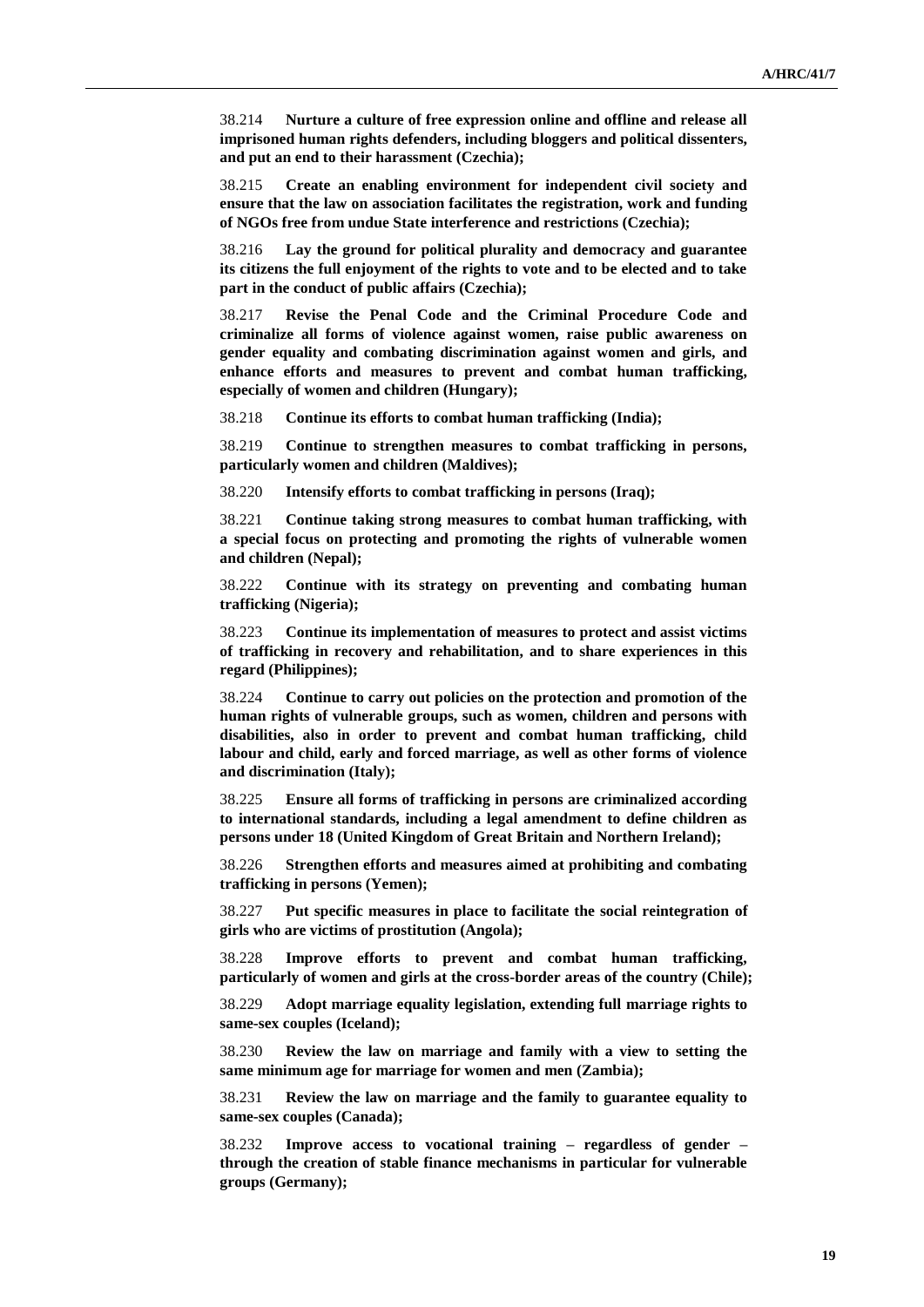38.233 **Strengthen its Labour Code to ensure consistency with its international commitments on labour rights, including ILO conventions to which Viet Nam is a party (Indonesia);**

38.234 **Strengthen information dissemination and awareness-raising activities for workers on labour legislation and improve occupational safety and health conditions (Myanmar);**

38.235 **Assess its labour laws and consider introducing the appropriate amendments, based on applicable ILO and human rights standards, to ensure better working conditions and protection of workers, including against threats of forced labour (Thailand);**

38.236 **Allow for the establishment of independent trade unions and recognize the right to organize (Canada);**

38.237 **Continue its efforts to expand social benefits to all social groups, particularly to farmers (Gabon);**

38.238 **Prioritize investment in enhancing the effectiveness of the treatment of wastewater, domestic waste and industrial waste, thus better protecting the environment (United Arab Emirates);**

38.239 **Pursue its efforts to improve public services, such as education and health care, especially for vulnerable groups, as well as people in remote and rural areas (Mauritius);**

38.240 **Increase the number of social service workers and service providers to support the elderly (Myanmar);**

38.241 **Continue to promote measures to strengthen livelihoods, increase people's incomes and improve living conditions and access to essential services (Bolivarian Republic of Venezuela);**

38.242 **Continue to provide housing support to the poor and low-income people in line with the targets under the national housing development strategy (Brunei Darussalam);**

38.243 **Continue efforts to improve access to human rights-related services, in particular services related to the rights to health, education, food and clean water (Cuba);**

38.244 **Continue efforts to improve the quality of health care in the country (Maldives);**

38.245 **Continue implementing effective measures to improve overall public health (Nicaragua);**

38.246 **Continue with the measures to further increase the coverage of health insurance in favour of its people (Bolivarian Republic of Venezuela);**

38.247 **Continue efforts to expand health coverage to all workers in the informal economy and those living in remote areas (Kenya);**

38.248 **Continue to implement social policies for the welfare of the population, including when it comes to social and health-care insurance (Cuba);**

38.249 **Strengthen health-care services, in particular for older persons (Cyprus);**

38.250 **Promote and multiply existing models for the elderly to easily access public services, especially health-care services (Kyrgyzstan);**

38.251 **Continue and strengthen measures to ensure equality of access to quality education for all, in particular preschool and primary school (Djibouti);**

38.252 **Pursue efforts to guarantee self-sufficiency when it comes to food and improve services in the field of education (Egypt);**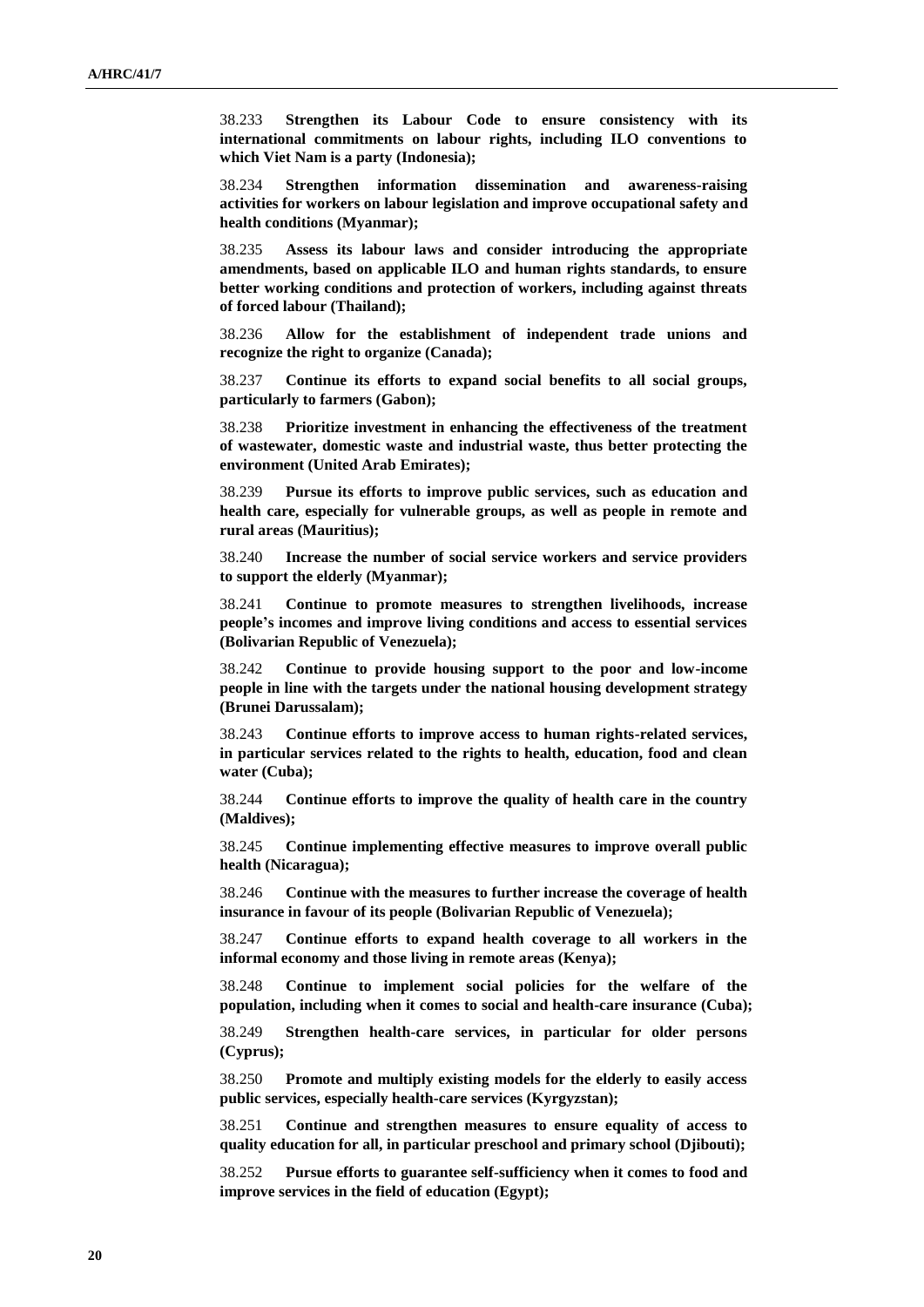38.253 **Strengthen actions to reduce illiteracy and dropout among girls belonging to ethnic minorities and increase their access to secondary and tertiary education (Mexico);**

38.254 **Continue accelerating access to quality education, especially for people from disadvantaged and vulnerable backgrounds (Nepal);**

38.255 **Continue efforts to improve the quality of education, especially in rural and mountainous regions (Qatar);**

38.256 **Continue its efforts in ensuring people's access to education and culture, including in rural areas and remote regions (State of Palestine);**

38.257 **Continue to invest in health-care services for women (China);**

38.258 **Continue to consolidate the headway made in promoting the rights and well-being of women (Dominican Republic);**

38.259 **Step up efforts for the participation of woman in political and public life and their representation in decision-making bodies (Ethiopia);**

38.260 **Prohibit all forms of violence against women and strengthen women's access to justice (Iceland);**

38.261 **Continue to strengthen measures to prevent abuse and violence against women (Japan);**

38.262 **Adopt a national plan of action to prevent all forms of violence against women and assign sufficient resources for its implementation (Spain);**

38.263 **Further invest in women's economic empowerment and promote decent work for women in partnership with relevant international organizations (Thailand);**

38.264 **Continue efforts to combat domestic violence and violence against women (Tunisia);**

38.265 **Effectively implement policies for the prevention and elimination of all forms of violence against women and girls (Albania);**

38.266 **Continue steps towards women's empowerment and guaranteeing equal opportunities (Armenia);**

38.267 **Raise public awareness on gender equality and combating discrimination against women and girls (Cambodia);**

38.268 **Implement the policy on promoting gender equality and bridging the gender gap, which focuses on enhancing the role and participation of women in the political, economic and social spheres (Cambodia);**

38.269 **Continue to consolidate the progress and achievements made in promoting the rights and welfare of children and adolescents (Dominican Republic);**

38.270 **Undertake efforts to eliminate child prostitution and child labour, as well as to ensure that girls in prostitution are treated as victims (Montenegro);**

38.271 **Take further measures to strengthen the implementation of the rights of the child and consider the establishment of an independent child rights monitoring mechanism (Poland);**

38.272 **Change the definition of the child to all persons under 18 years of age, in line with the Convention on the Rights of the Child (Slovenia);**

38.273 **Continue effective implementation of projects and programmes on the prevention of child accidents and injuries (Syrian Arab Republic);**

38.274 **Continue efforts to take effective measures to prevent and combat school violence (Tunisia);**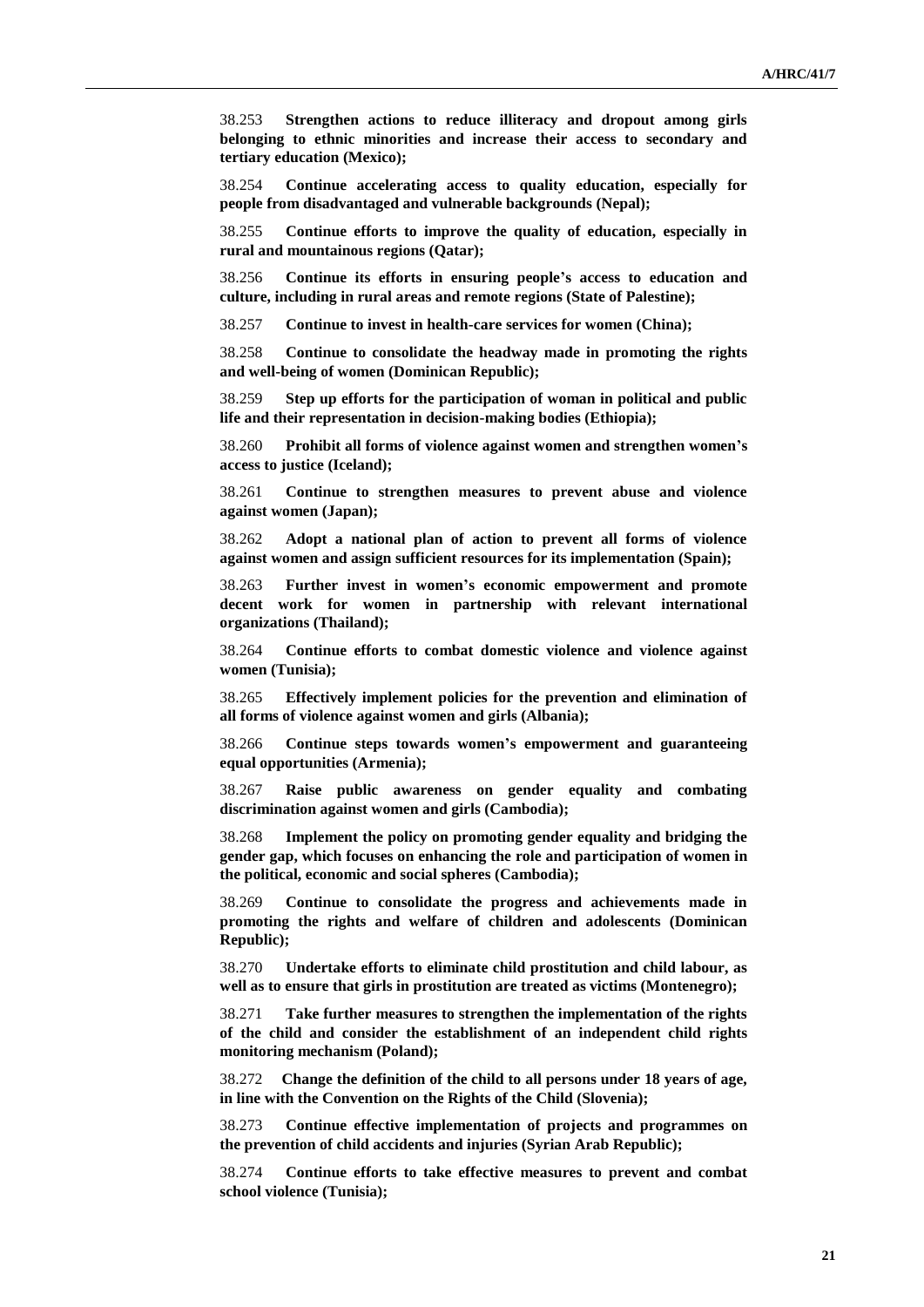38.275 **Take further measures to promote and protect the rights of children, especially those in vulnerable situations (Kazakhstan);**

38.276 **Continue its efforts to protect all children from sexual exploitation and trafficking, including through public awareness-raising (Islamic Republic of Iran);**

38.277 **Protect religious and ethnic minorities, and refrain from imposing legal restrictions on them (Luxembourg);**

38.278 **Strengthen efforts so that elderly women and women belonging to minorities, particularly the Jarai people and the Khmer Krom, have access to vocational training and financial resources (Peru);**

38.279 **Continue to implement measures to protect the rights of ethnic minorities to use their spoken and written language (Sri Lanka);**

38.280 **Continue to invest resources in building schools dedicated to ethnic minorities (Jordan);**

38.281 **Undertake greater efforts to develop infrastructure in remote areas and areas where ethnic minorities live (Belarus);**

38.282 **Continue implementing envisaged measures aimed at creating favourable conditions for ethnic minorities (Islamic Republic of Iran);**

38.283 **Educate, train and build capacity for officers working in areas related to the protection of the rights of person with disabilities (Democratic People's Republic of Korea);**

38.284 **Develop, in line with the Convention on the Rights of Persons with Disabilities, community-based and people-centred mental health services that do not lead to institutionalization and overmedicalization and that respect the free and informed consent of persons with mental health conditions and psychosocial disabilities while combating stigma and violence against them (Portugal);**

38.285 **Pursue efforts undertaken to review legislation, particularly with respect to access to transport for persons with disabilities (Saudi Arabia);**

38.286 **Continue to improve the quality and accessibility of services for persons with disabilities, in particular for children with disabilities, to allow them to better integrate into society (Singapore);**

38.287 **Strengthen policies to promote the communication skills, education and capacity-building of law enforcement officers in order to better observe the rights of persons with disabilities (Islamic Republic of Iran);**

38.288 **Pursue efforts to adopt national legislation to further ensure respect for the rights of migrants and to prepare the ground for the International Convention on the Protection of the Rights of All Migrant Workers and Members of Their Families (Egypt);**

38.289 **Continue its efforts to prevent and reduce statelessness through, among others, enabling reacquisition of Vietnamese nationality, and prevent children's statelessness (Kenya);**

38.290 **Cease applying the death penalty for non-violent crimes, including drug offences (Australia);**

38.291 **Introduce a national moratorium on the death penalty, aiming at complete abolition. Until then, reduce the number of crimes subject to the death penalty, ensuring that it does not apply to offences other than the "most serious" crimes, in accordance with International Covenant on Civil and Political Rights (Sweden).**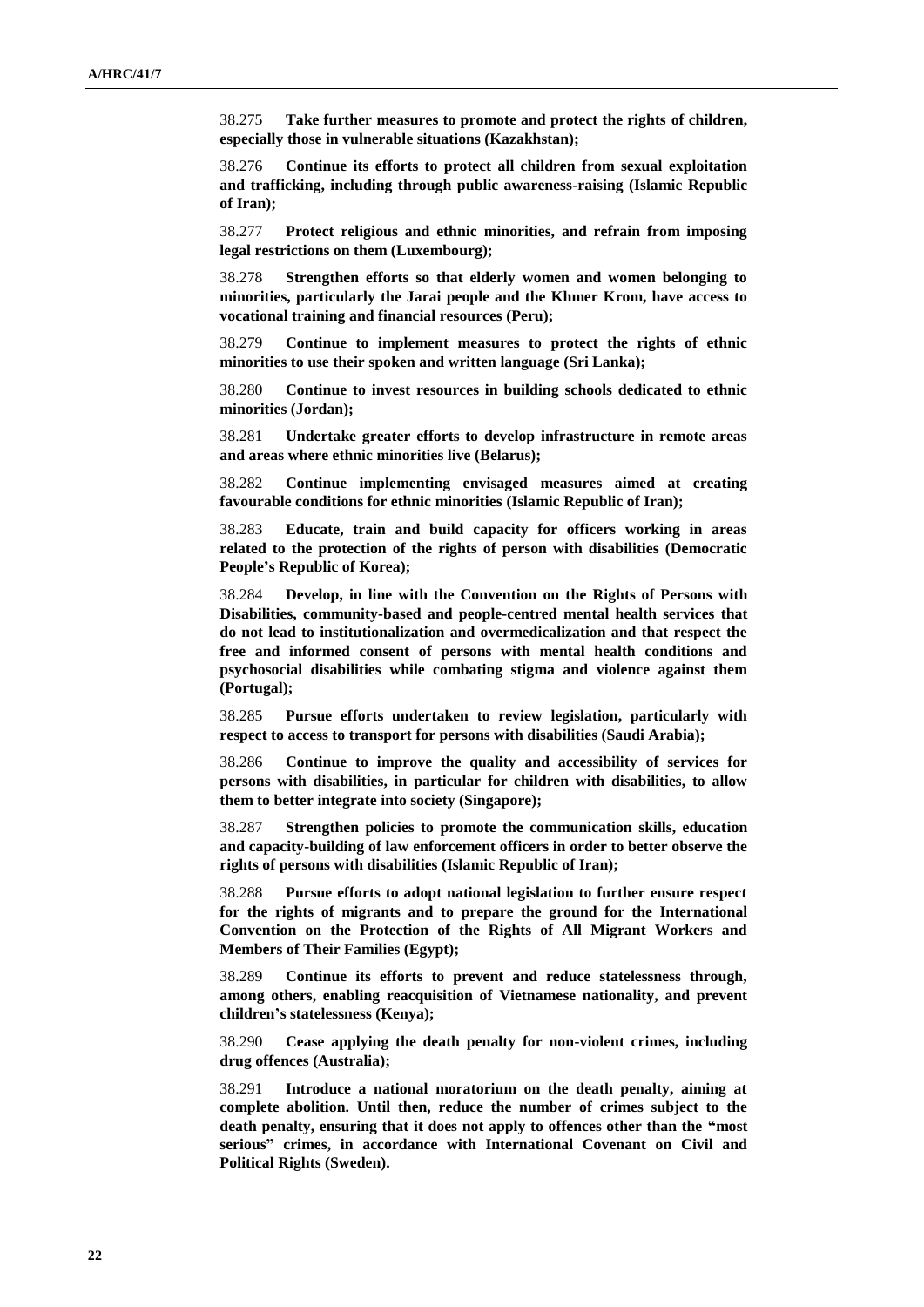39. **All conclusions and/or recommendations contained in the present report reflect the position of the submitting State(s) and/or the State under review. They should not be construed as endorsed by the Working Group as a whole.**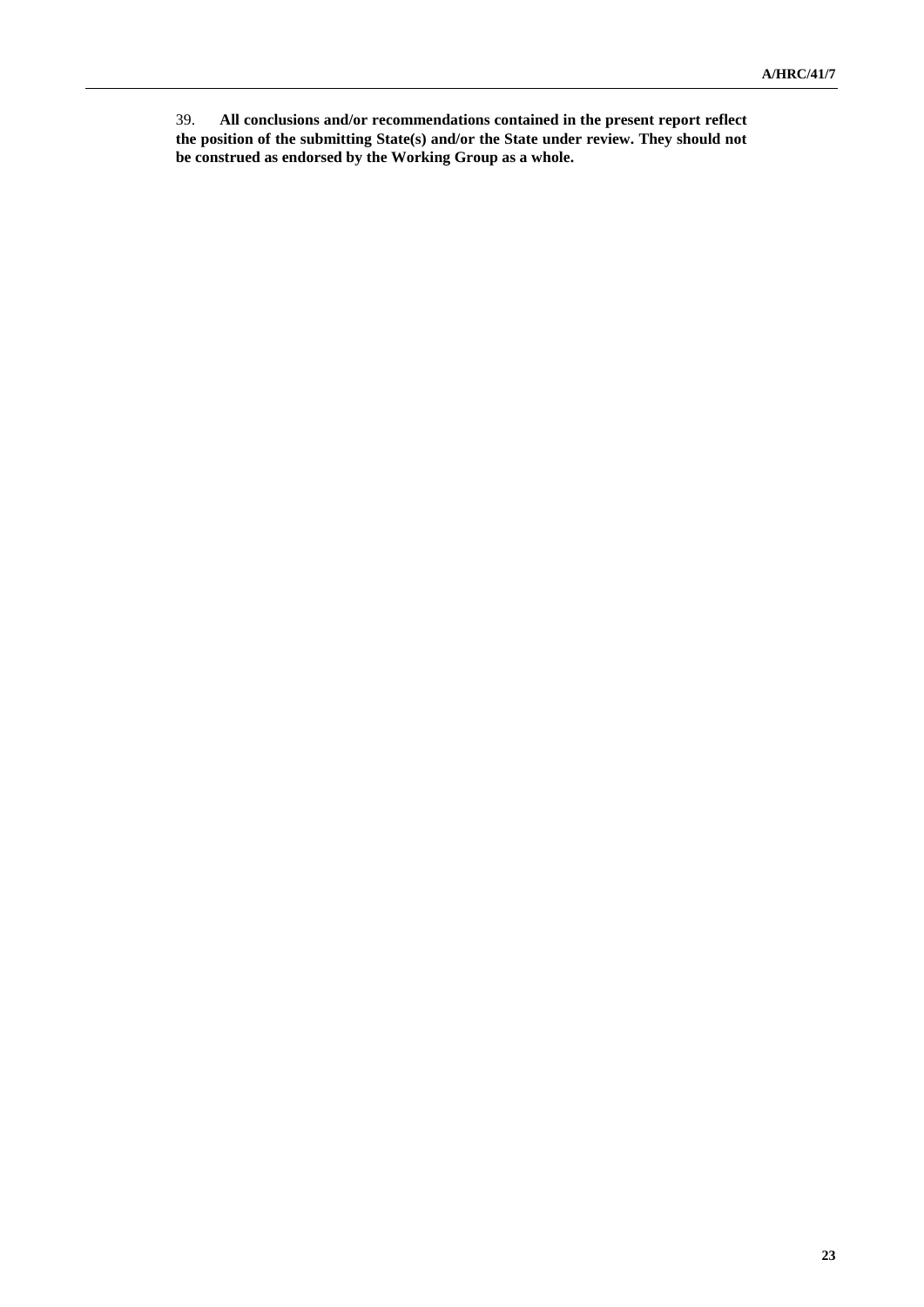#### **Annex**

#### **Composition of the delegation**

The Delegation of Viet Nam was headed by H.E. Mr. LE Hoai Trung, Deputy Minister of Foreign Affairs, and composed of the following members:

- H.E. Ambassador DUONG Chi Dung, Permanent Representative, Permanent Mission of Viet Nam in Geneva;
- Mr. Chu Xuan Minh, Justice, Supreme People's Court;
- Mr. Nguyen Manh Cuong, Director-General, Department of International Cooperation, Ministry of Labor, Invalids and Social Affairs;
- Ms. Thieu Thi Huong, Director-General, Department of Protestant Affairs, Government Committee for Religious Affairs;
- Mr. Pham Binh Đam, Director, National Translation Centre;
- Mr. Do Hung Viet, Acting Director-General, Department of International Organizations, Ministry of Foreign Affairs;
- Mr. Nguyen Thanh Son, Deputy Director-General, Department of Foreign Affairs, Ministry of Public Security;
- Ms. Nguyen Linh Kha, Deputy Director-General, Department of International Law, Ministry of Justice;
- Ms. Trinh Thi Thuy Hang, Deputy Director-General, Department of Internal Affairs, Government Office;
- Ms. Hoang Thi Thanh Nga, Deputy Director-General, Department of International Organizations, Ministry of Foreign Affairs;
- Ms. Le Duc Hanh, Deputy Permanent Representative, Permanent Mission of Viet Nam in Geneva;
- Ms. Tran Nu Ngoc Anh, Deputy Director-General, Department of International Cooperation, Committee for Ethnic Minority Affairs;
- Mr. Mai Anh Hong, Deputy Director-General, Authority of Foreign Information Service, Ministry of Information and Communications;
- Mr. Tran Chi Thanh, Assistant Director-General, Department of International Organizations, Ministry of Foreign Affairs;
- Mr. Nguyen Hoanh Dat, Head of Division, Department of International Cooperation and Mutual Legal Assistance in Criminal Matters, Supreme People's Procuracy of Viet Nam;
- Ms. Nong Thi Hong Hanh, Official, Foreign Economic Relations Department, Ministry of Planning and Investment;
- Mr. Nguyen Vu Minh, Official, Department of International Organizations, Ministry of Foreign Affairs;
- Ms. Nguyen Thi Tuong Van, Second Secretary, Permanent Mission of Viet Nam in Geneva;
- Mr. Nguyen Khanh Toan, Third Secretary, Permanent Mission of Viet Nam in Geneva;
- Mr. Le Quang Binh, Official, Department of International Organizations, Ministry of Foreign Affairs;
- Mr. Le Thanh Hoai, Official, Department of International Organizations, Ministry of Foreign Affairs;